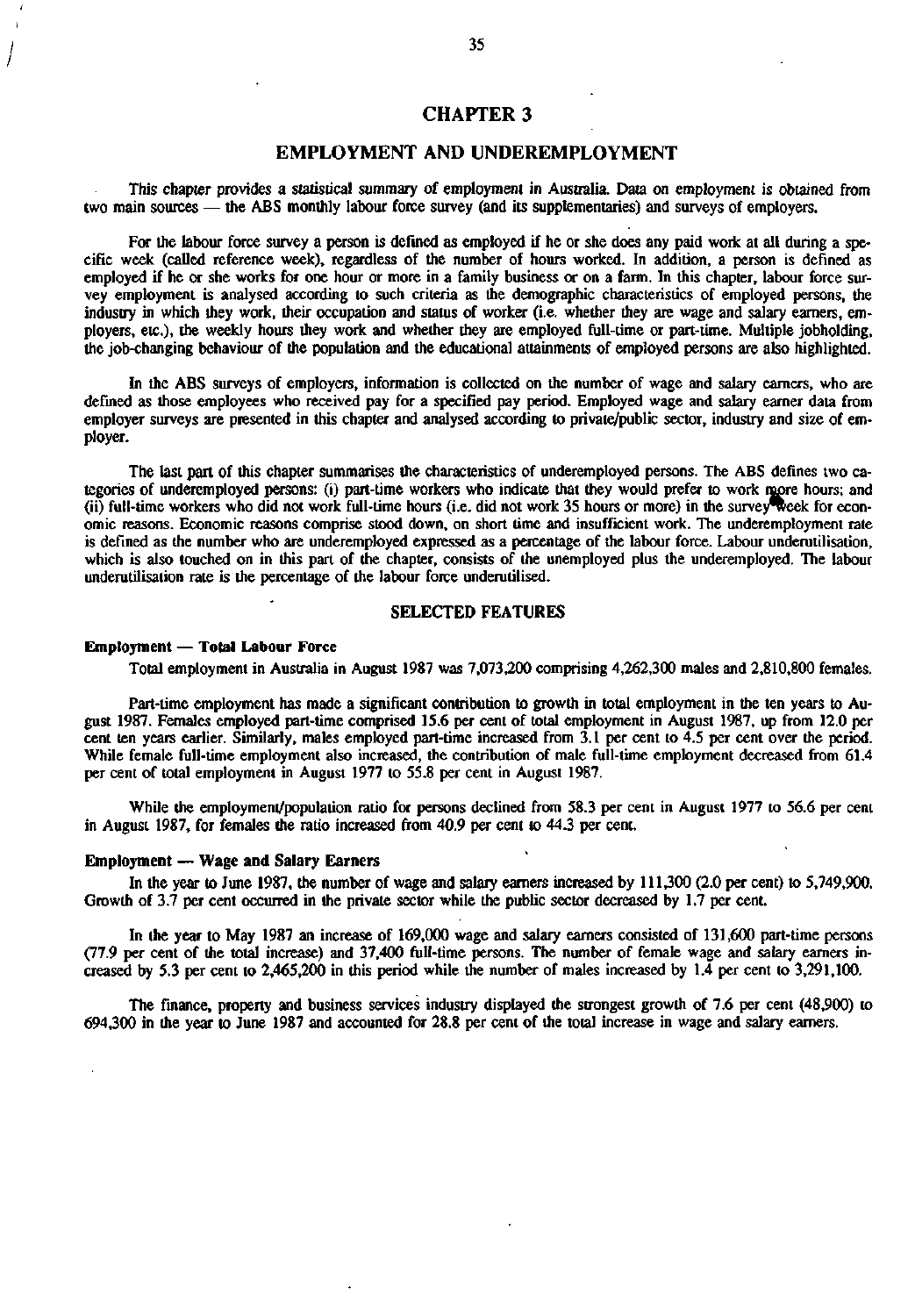|         |                  |                | Wage and       | Unpaid<br>family |         |
|---------|------------------|----------------|----------------|------------------|---------|
| August  | <b>Employers</b> | Self-employed  | salary earners | helpers          | Total   |
|         |                  | <b>MALES</b>   |                |                  |         |
| 1977    | 245.5            | 426.3          | 3,182.1        | 13.0             | 3,866.8 |
| 1978    | 235.2            | 431.4          | 3,173.9        | 10.5             | 3,850.9 |
| 1979    | 243.8            | 448.9          | 3,218.6        | 9.8              | 3,921.1 |
| 1980    | 261.5            | 460.4          | 3,249.2        | 11.7             | 3,982.8 |
| 1981    | 247.3            | 455.1          | 3,344.8        | 10.7             | 4,057.9 |
| 1982    | 250.3            | 462.2          | 3,301.2        | 10.7             | 4,024.3 |
| 1983    | 224.2            | 466.8          | 3,202.4        | 10.3             | 3,903.6 |
| 1984    | 241.2            | 488.2          | 3,272.7        | 10.3             | 4,012.4 |
| 1985    | 242.7            | 501.1          | 3,335.1        | 10.1             | 4,089.0 |
| 1986(a) | 238.6            | 518.7          | 3,396.6        | 25.9             | 4,179.8 |
| 1987    | 250.5            | 511.4          | 3,476.0        | 24.5             | 4,262.3 |
|         |                  | <b>FEMALES</b> |                |                  |         |
| 1977    | 86.1             | 159.1          | 1,860.2        | 23.1             | 2,128.6 |
| 1978    | 91.9             | 164.2          | 1,882.9        | 15.4             | 2,154.4 |
| 1979    | 95.2             | 169.3          | 1,878.2        | 14.7             | 2,157.4 |
| 1980    | 105.1            | 188.0          | 1,992.3        | 13.1             | 2,298.5 |
| 1981    | 98.0             | 188.0          | 2,033.9        | 16.0             | 2,335.8 |
| 1982    | 103.0            | 184.8          | 2,053.0        | 14.2             | 2,355.0 |
| 1983    | 96.9             | 186.3          | 2,040.1        | 14.2             | 2,337.4 |
| 1984    | 94.2             | 193.6<br>∸∙    | 2,151.2        | 10.9             | 2,449.9 |
| 1985    | 107.0            | 208.6          | 2,223.9        | 17.6             | 2,557.1 |
| 1986(a) | 104.8            | 226.8          | 2,334.2        | 40.1             | 2,705.9 |
| 1987    | 111.8            | 218.2          | 2,445.9        | 34.9             | 2,810.8 |

### **TABLE 3.1. EMPLOYED PERSONS : STATUS OF WORKER, AUGUST 1977 TO AUGUST 1987 (•000)**

(a) Estimates from August 1986 are based on a revised definition introduced in April 1986. See paragraph 25 of Appendix 3 for further information.

*Source: The Labour Force, Australia* **(6203.0).** 



Indicates break in series. Estimates from August 1986 are based on a revised definition introduced in April 1986.<br>I See Appendix 3 for futher information.

Source: The Labour Force, Australia (6203.0).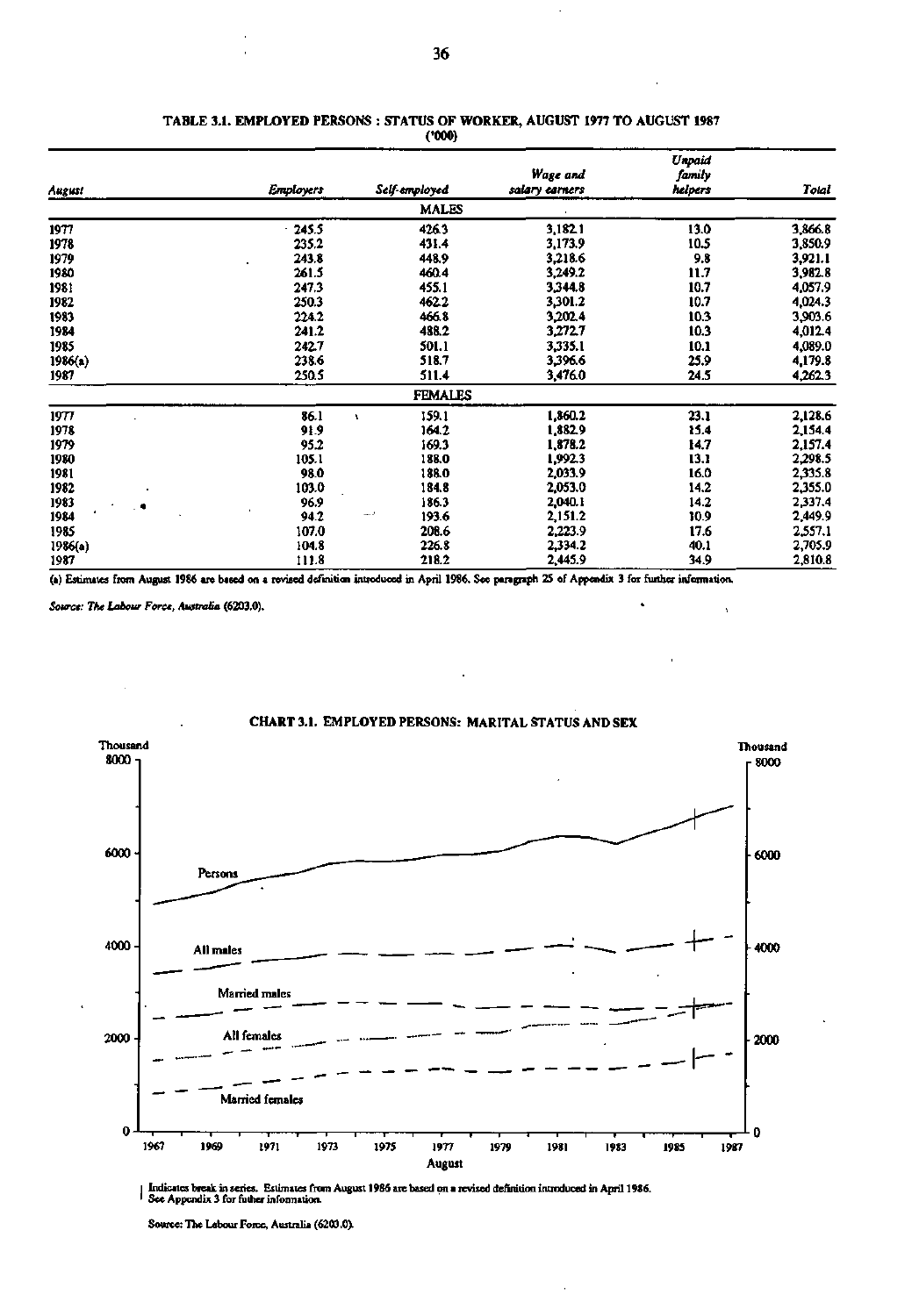|         |           |           | Males     |                        | Females              |           |                    |           |                  |           |         |
|---------|-----------|-----------|-----------|------------------------|----------------------|-----------|--------------------|-----------|------------------|-----------|---------|
|         |           | Married   | Total     |                        |                      | Married   | Total              |           | Persons          |           |         |
| August  | Full-time | Part-time | Full-time | Part-time              | Full-time            | Part-time | Full-time          | Part-time | <b>Full-time</b> | Part-time | Total   |
|         |           |           |           |                        | <b>NUMBER ('000)</b> |           |                    |           |                  |           |         |
| 1977    | 2,696.8   | 83.6      | 3,682.6   | 184.2                  | 799.3                | 575.2     | 1,411.9            | 716.7     | 5,094.6          | 900.9     | 5,995.4 |
| 1978    | 2,584.1   | 90.4      | 3,642.5   | 208.5                  | 739.1                | 579.5     | 1,402.9            | 751.6     | 5,045.3          | 960.0     | 6,005.4 |
| 1979    | 2,617.9   | 87.5      | 3.715.9   | 205.2                  | 726.7                | 581.0     | 1,397.2            | 760.2     | 5,113.1          | 965.4     | 6,078.5 |
| 1980    | 2,634.5   | 85.3      | 3.773.8   | 209.0                  | 743.4                | 626.9     | 1.477.3            | 821.2     | 5,251.1          | 1,030.3   | 6,281.4 |
| 1981    | 2,615.7   | 95.6      | 3,835.6   | 222.3                  | 746.4                | 629.9     | 1,501.5            | 834.3     | 5,337.1          | 1,056.6   | 6,393.7 |
| 1982    | 2,610.7   | 99.8      | 3,782.5   | 241.9                  | 749.6                | 631.6     | 1,503.4            | 851.6     | 5,285.9          | 1,093.4   | 6,379.3 |
| 1983    | 2,547.1   | 107.0     | 3,663.4   | 240.2                  | 753.3                | 630.7     | 1,486.9            | 850.5     | 5,150.3          | 1,090.7   | 6,241.1 |
| 1984    | 2,588.7   | 105.6     | 3,767.3   | 245.1                  | 786.9                | 659.6     | 1,547.5            | 902.5     | 5,314.8          | 1,147.5   | 6,462.3 |
| 1985    | 2,609.9   | 101.5     | 3,836.0   | 253.0                  | 803.1                | 701.0     | 1,603.2            | 953.9     | 5,439.2          | 1,206.9   | 6,646.1 |
| 1986(a) | 2,648.5   | 111.8     | 3.901.6   | 278.2                  | 881.2                | 770.1     | 1,680.7            | 1.025.2   | 5,582.4          | 1,303.3   | 6,885.7 |
| 1987    | 2,676.7   | 122.8     | 3.947.0   | 315.3                  | 909.7                | 807.5     | 1,709.2            | 1,101.6   | 5,656.3          | 1,416.9   | 7,073.2 |
|         |           |           |           | PROPORTION OF EMPLOYED |                      |           | PERSONS (per cent) |           |                  |           |         |
| 1977    | 45.0      | 1.4       | 61.4      | 3.1                    | 13.3                 | 9.6       | 23.5               | $-12.0$   | 85.0             | 15.0      | 100.0   |
| 1978    | 43.0      | 1.5       | 60.7      | 3.5                    | 12.3                 | 9.6       | 23.4               | 12.5      | 84.0             | 16.0      | 100.0   |
| 1979    | 43.1      | 1.4       | 61.1      | 3.4                    | 12.0                 | 9.6       | 23.0               | 12.5      | 84.1             | 15.9      | 100.0   |
| 1980    | 41.9      | 1.4       | 60.0      | 3.3                    | 11.8                 | 10.0      | 23.5               | 13.1      | 83.6             | 16.4      | 100.0   |
| 1981    | 40.9      | 1.5       | 60.0      | 3.5                    | 11.7                 | 9.9       | 23.5               | 13.0      | 83.5             | 16.5      | 100.0   |
| 1982    | 40.9      | 1.6       | 59.3      | 3.8                    | $-11.8$              | 9.9       | 23.6               | 13.3      | 82.9             | 17.1      | 100.0   |
| 1983    | 40.8      | 1.7       | 58.7      | 3.8                    | 12.1                 | 10.1      | 23.8               | 13.6      | 82.5             | 17.5      | 100.0   |
| 1984    | 40.1      | 1.6       | 58.3      | 3.8                    | 12.2                 | 10.2      | 23.9               | 14.0      | 82.2             | 17.8      | 100.0   |
| 1985    | 39.3      | 1.5       | 57.7      | 3.8                    | 12.1                 | 10.5      | 24.1               | 14.4      | 81.8             | 18.2      | 100.0   |
| 1986(a) | 38.5      | 1.6       | 56.7      | 4,0                    | 12.8                 | 11.2      | 24.4               | 14.9      | 81.1             | 18.9      | 100.0   |
| 1987    | 37.8      | 1.7       | 55.8      | 4.5                    | 12.9                 | 11.4      | 24.2               | 15.6      | 80.0             | 20.0      | 100.0   |

**TABLE 3***2.* **EMPLOYED PERSONS : FULL-TIME AND PART-TIME WORKERS, AUGUST 1977 TO AUGUST 1987** 

**(a) Estimates from August 1986 are based on a revised definition introduced in April 1986. See paragraph 25 of Appendix 3 for further information.**  *Source: The Labour Force. Australia* **(6203.0).** 

### **TABLE 33 . EMPLOYED PERSONS : FULL-TIME AND PART-TIME WORKERS BY AGE, AUGUST 1987**   $\mathbf{r}$

|                               |                |                |                  |                        | Age group (years) |               |               |                |                    |
|-------------------------------|----------------|----------------|------------------|------------------------|-------------------|---------------|---------------|----------------|--------------------|
|                               | 15-19          | 20-24          | 25.34            | 35.44                  | 45.54             | 55.59         | 60-64         | 65<br>and over | Total              |
|                               |                |                |                  | <b>MARRIED MALES</b>   |                   |               |               |                |                    |
| <b>Full-time</b><br>Part-time | ٠              | 99.2<br>3.8    | 742.7<br>19.2    | 887.2<br>26.9          | 591.2<br>24.0     | 214.8<br>13.7 | 106.1<br>16.2 | 33.4<br>18.8   | 2,676.7<br>122.8   |
| Total                         | ۰              | 103.0          | 761.8            | 914 2                  | 615.3             | 228.5         | 122.3         | 52.2           | 2,799.5            |
|                               |                |                |                  | <b>ALL MALES</b>       |                   |               |               |                |                    |
| <b>Full-time</b><br>Part-time | 229.1<br>102.1 | 472.0<br>45.5  | 1,118.5<br>44.1  | 1,036.1<br>34.6        | 677.7<br>30.7     | 248.0<br>17.0 | 125.9<br>19.9 | 39.9<br>21.4   | 3.947.0<br>315.3   |
| Total                         | 331.3          | 517.4          | 1,162.6          | 1,070.7                | 708.4             | 265.0         | 145.8         | 612            | 4,262.3            |
|                               |                |                |                  | <b>MARRIED FEMALES</b> |                   |               |               |                |                    |
| Full-time<br>Part-time        | 5.5<br>٠       | 101.3<br>33.4  | 276.2<br>237.7   | 289.4<br>301.5         | 175.1<br>168.4    | 41.8<br>39.9  | 14.5<br>16.9  | 5.7<br>7.9     | 909.7<br>807.5     |
| Total                         | 72             | 134.6          | 514.0            | 591.0                  | 343.6             | 81.8          | 315           | 13.6           | 1,717.3            |
|                               |                |                |                  | <b>ALL FEMALES</b>     |                   |               |               |                |                    |
| Full-time<br>Part-time        | 165.7<br>127.7 | 350.5<br>89.1  | 478.1<br>278.9   | 388.5<br>331.2         | 230.3<br>188.2    | 60.8<br>48.3  | 24.5<br>23.2  | 10.8<br>15.1   | 1,709.2<br>1,101.6 |
| Total                         | 293.4          | 439.6          | 757.0            | 719.6                  | 418.5             | 109.2         | 47.7          | 25.9           | 2,810.8            |
|                               |                |                |                  | <b>PERSONS</b>         |                   |               |               |                |                    |
| Full-time<br>Part-time        | 394.9<br>229.8 | 822.4<br>134.6 | 1,596.6<br>323.0 | 1,424.5<br>365.8       | 908.0<br>218.9    | 308.8<br>65.4 | 150.4<br>43.1 | 50.6<br>36.5   | 5,656.3<br>1,416.9 |
| <b>Total</b>                  | 624.7          | 957.0          | 1,919.6          | 1,790.3                | 1,126.9           | 374.2         | 193.4         | 87.1           | 7,073.2            |

*Source: The Labour Force, Australia* **(6203.0).**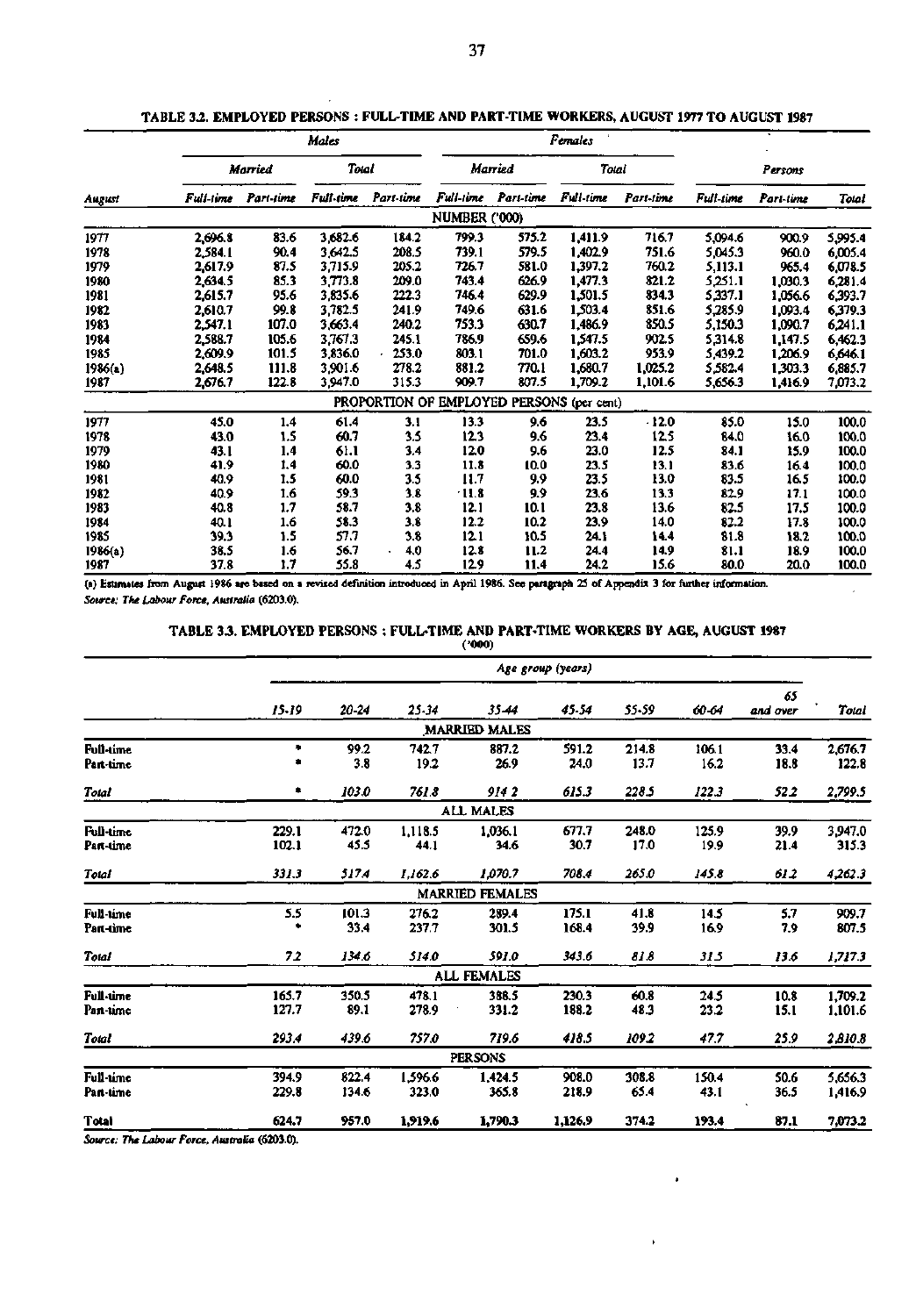**MARRIED MALES MARRIED FEMALES Per cent Per cent r l 5 r l 5 • Full-time • Full-time D Part-time • Part-time •10 •10 • 5**  5 **D** *El*   $^{\prime\prime}$  \*  $^{\prime\prime}$ Ď Ō  $-$ **-5 -5 1981 1982 1983 1984 1985 1986 1987 Year to August** 







**Note: Estimates from August 1986 are'based on a revised definition intioduced in April 1986. Source: The Labour Force, Australia (6203.0).** 

**CHART 3.2. ANNUAL CHANGE IN THE NUMBER OF EMPLOYED PERSONS**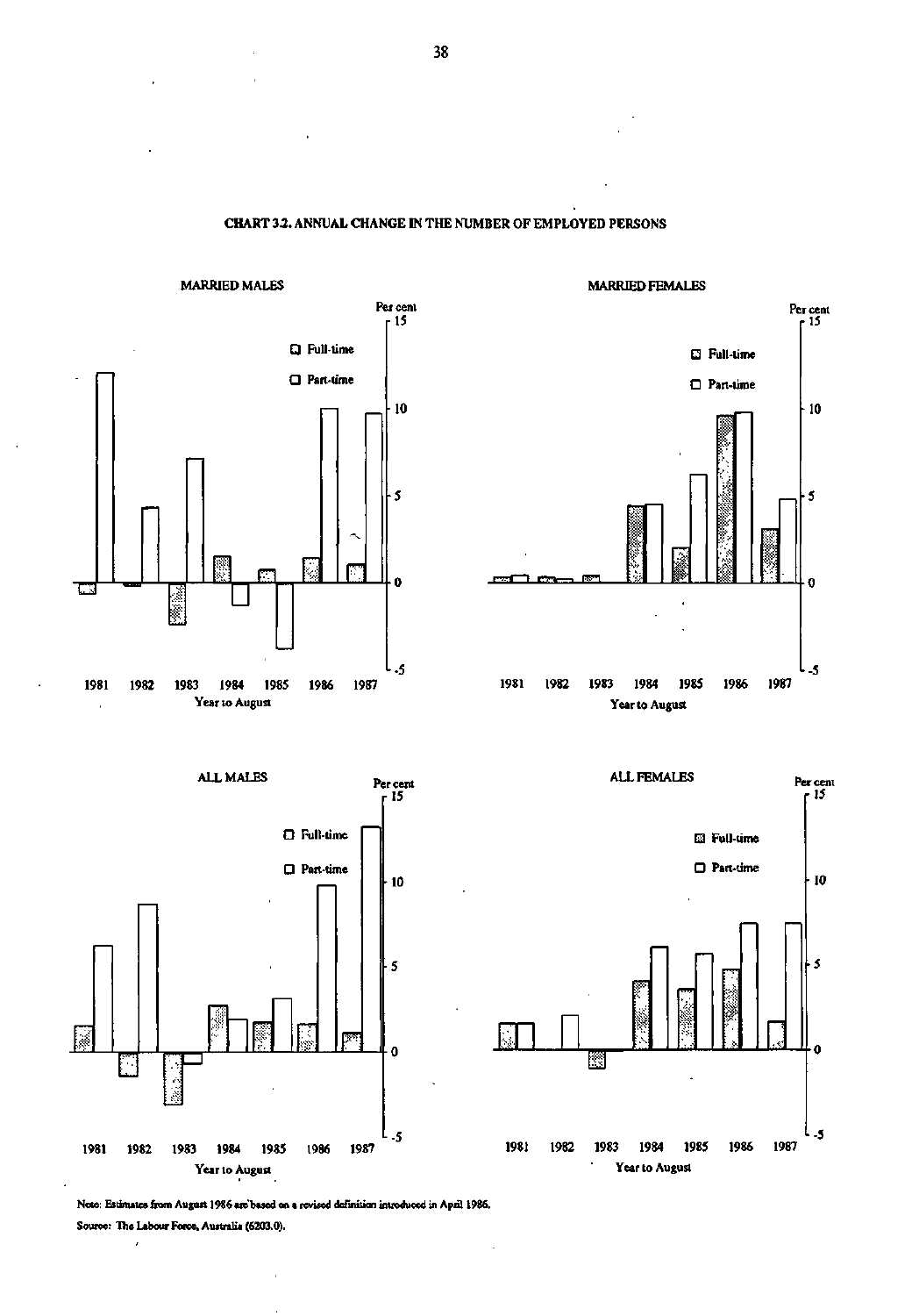|         |           | Males     |              |                  | <b>Females</b> |        | Persons   |           |                   |
|---------|-----------|-----------|--------------|------------------|----------------|--------|-----------|-----------|-------------------|
| August  | Full-time | Part-time | <b>Total</b> | <b>Full-time</b> | Part-time      | Total  | Full-time | Part-time | Total             |
|         |           |           |              | <b>MARRIED</b>   |                |        |           |           |                   |
| 1981    | $-0.7$    | 12.1      | $-0.3$       | 0.4              | 0.5            | 0.4    | $-0.5$    | 1.9       | $-0.1$            |
| 1982    | $-0.2$    | 4.4       | 0.0          | 0.4              | 0.3            | 0.4    | -0.1      | 0.8       | 0.1               |
| 1983    | $-2.4$    | 7.2       | $-2.1$       | 0.5              | $-0.1$         | 0.2    | $-1.8$    | 0.9       | $-1.3$            |
| 1984    | 1.6       | $-1.3$    | 1.5          | 4.5              | 4.6            | 4,5    | 2.3       | 3.7       | 2.5               |
| 1985    | 0.8       | $-3.8$    | 0.6          | 2.1              | 6.3            | 4.0    | 1.1       | 4.9       | 1.8               |
| 1986(a) | 1.5       | 10.1      | 1.8          | 9.7              | 9.9            | 9.8    | 3.4       | 9.9       | 4.7               |
| 1987    | 1.1       | 9.8       | 1.4          | 3.2              | 4.9            | 4.0    | 1.6       | 5.5       | 2.4               |
|         |           |           |              | NOT MARRIED      |                |        |           |           |                   |
| 1981    | 7.1       | 2.4       | 6.6          | 2.9              | 5.2            | 3.4    | 5.4       | 4.1       | 5.2               |
| 1982    | $-3.9$    | 12.1      | $-2.4$       | $-0.2$           | 7.6            | 1.5    | -2.5      | 9.3       | $-0.8$            |
| 1983    | $-4.7$    | $-6.2$    | $-4.9$       | $-2.7$           | $-0.1$         | $-2.1$ | $-3.9$    | $-2.5$    | $-3.7$            |
| 1984    | 5.6       | 4.7       | 5.5          | 3.7              | 10.4           | 5.2    | 4.8       | 8.3       | 5.4               |
| 1985    | 4.0       | 8.6       | 4.5          | 5.2              | 4.2            | 4.9    | 4.5       | 5.8       | 4.7               |
| 1986(a) | $2.2\,$   | 9.8       | 3.0          | $-0.1$           | 0.8            | 0.1    | 1.3       | 4.2       | 1.8               |
| 1987    | 1.4       | 15.7      | 3.8          |                  | 15.3           | 3.7    | 0.8       | 15.5      | 3.3               |
|         |           |           |              | <b>TOTAL</b>     |                |        |           |           |                   |
| 1981    | 1.6       | 6.3       | 1.9          | 1.6              | 1.6            | 1.6    | 1.6       | 2.6       | 1.8               |
| 1982    | -1.4      | 8.8       | $-0.8$       | 0.1              | 2.1            | 0.8    | $-1.0$    | 3.5       | $-0.2$            |
| 1983    | $-3.1$    | -0.7      | $-3.0$       | $-1.1$           | $-0.1$         | -0.8   | $-2.6$    | $-0.2$    | $-2.2$            |
| 1984    | 2.8       | 2.0       | 2.8          | 4.1              | 6.1            | 4.8    | 3.2       | 5.2       | 3.5               |
| 1985    | 1.8       | 3.2       | 1.9          | 3.6              | 5.7            | 4.4    | 2.3       | 5.2       | 2.8               |
| 1986(a) | 1.7       | 9.9       | 2.2          | 4.8              | 7.5            | 5.8    | 2.6       | 8.0       |                   |
| 1987    | 1.2       | 13.3      | 2.0          | 1.7              | 7.5            | 3.9    | 1.3       | 8.7       | $\frac{3.6}{2.7}$ |

### TABLE 3.4. EMPLOYED PERSONS : ANNUAL CHANGE BY MARITAL STATUS AND SEX, AUGUST 1981 TO AUGUST 1987 (per cent)

**(a) Estimates from August 1986 are based on a revised definition introduced in April 1986. See paragraph 25 of Appendix 3 for further information.**  *Source: The Labour Force, Australia* **(6203.0).** 

**TABLE 3.5. EMPLOYMENT/POPULATION RATIOS(a), AUGUST 1977 TO AUGUST 1987** 

**(per** cent)

|         |         | Age group (years) |       |                |       |       |       |                |              |  |  |
|---------|---------|-------------------|-------|----------------|-------|-------|-------|----------------|--------------|--|--|
| August  | $15-19$ | $20 - 24$         | 25-34 | 35-44          | 45-54 | 55.59 | 60-64 | 65<br>and over | <b>Total</b> |  |  |
|         |         |                   |       | <b>MALES</b>   |       |       |       |                |              |  |  |
| 1977    | 52.3    | 84.6              | 93.8  | 94.2           | 90.8  | 84.4  | 59.8  | 13.6           | 76.1         |  |  |
| 1978    | 51.0    | 81.7              | 92.2  | 92.5           | 88.6  | 78.9  | 57.8  | 11.7           | 73.9         |  |  |
| 1979    | 52.4    | 82.6              | 92.3  | 93.3           | 89.0  | 79.5  | 52.1  | 11.3           | 74.0         |  |  |
| 1980    | 53.6    | 82.8              | 91.7  | 93.6           | 88.8  | 81.3  | 47.8  | 11.0           | 74.0         |  |  |
| 1981    | 54.9    | 83.7              | 91.5  | 92.9           | 88.7  | 78.3  | 49.1  | 10.4           | 73.8         |  |  |
| 1982    | 52.3    | 79.3              | 89.7  | 91.7           | 86.7  | 76.6  | 45.5  | 9.1            | 71.7         |  |  |
| 1983    | 44.9    | 74.1              | 86.8  | 89.3           | 85.0  | 73.0  | 39.8  | 8.3            | 68.3         |  |  |
| 1984    | 46.0    | 76.6              | 87.8  | 89.9           | 85.0  | 72.6  | 40.0  | 8.8            | 69.1         |  |  |
| 1985    | 46.6    | 78.5              | 87.7  | 90.6           | 85.6  | 71.1  | 39.3  | 8.6            | 69.3         |  |  |
| 1986(b) | 47.7    | 78.1              | 88.4  | 90.0           | 85.1  | 71.4  | 42.3  | 8.3            | 69.4         |  |  |
| 1987    | 47.2    | 78.2              | 88.0  | 89.9           | 85.8  | 70.3  | 41.6  | 8.4            | 69.2         |  |  |
|         |         |                   |       | <b>FEMALES</b> |       |       |       |                |              |  |  |
| 1977    | 45.9    | 63.2              | 47.7  | 53.4           | 46.7  | 30.9  | 14.9  | 3.5            | 40.9         |  |  |
| 1978    | 47.6    | 60.5              | 47.8  | 54.3           | 45.5  | 29.2  | 13.7  | $2.8$          | 40.2         |  |  |
| 1979    | 43.8    | 63.6              | 47.0  | 54.7           | 45.0  | 25.4  | 13.0  | 2.4            | 39.6         |  |  |
| 1980    | 48.1    | 64.6              | 49.8  | 56.2           | 46.0  | 28.3  | 13.2  | 2.9            | 41.4         |  |  |
| 1981    | 47.4    | 64.5              | 49.6  | 55.5           | 47.5  | 29.0  | 11.7  | 2.5            | 41.2         |  |  |
| 1982    | 46.6    | 63.8              | 50.0  | 55.2           | 47.7  | 25.0  | 9.6   | 2.5            | 40.7         |  |  |
| 1983    | 44.4    | 62.7              | 47.8  | 54.1           | 46.2  | 27.3  | 11.9  | 2.1            | 39.7         |  |  |
| 1984    | 44.7    | 64.3              | 51.1  | 55.4           | 47.8  | 26.6  | 11.4  | 2.5            | 40.9         |  |  |
| 1985    | 46.5    | 65.9              | 53.3  | 58.2           | 48.0  | 26.2  | 11.1  | 1.9            | 42.0         |  |  |
| 1986(b) | 45.6    | 67.1              | 55.5  | 60.8           | 52.0  | 27.5  | 12.5  | 1.9            | 43.6         |  |  |
| 1987    | 43.2    | 67.6              | 57.2  | 61.8           | 52.8  | 29.6  | 13.1  | 2.6            | 44.3         |  |  |
|         |         |                   |       | <b>PERSONS</b> |       |       |       |                |              |  |  |
| 1977    | 49.1    | 73.8              | 70.8  | 74.1           | 69.2  | 57.5  | 36.7  | 7.8            | 58.3         |  |  |
| 1978    | 49.3    | 71.1              | 70.1  | 73.8           | 67.5  | 53.8  | 34.9  | 6.5            | 56.8         |  |  |
| 1979    | 48.2    | 73.1              | 69.7  | 74.3           | 67.5  | 52.3  | 31.7  | 6.2            | 56.5         |  |  |
| 1980    | 50.9    | 73.7              | 70.8  | 75.2           | 67.9  | 54.6  | 29.7  | 6.3            | 57.4         |  |  |
| 1981    | 51.2    | 74.1              | 70.6  | 74.5           | 68.5  | 53.6  | 29.5  | 5.8            | 57.3         |  |  |
| 1982    | 49.5    | 71.6              | 69.8  | 73.8           | 67.6  | 50.8  | 26.8  | 5.3            | 56.0         |  |  |
| 1983    | 44.6    | 68.4              | 67.3  | 71.9           | 66.0  | 50.3  | 25.3  | 4.7            | 53.8         |  |  |
| 1984    | 45.4    | 70.5              | 69.5  | 72.9           | 66.8  | 49.8  | 25.2  | 5.2            | 54.8         |  |  |
| 1985    | 46.6    | 72.2              | 70.6  | 74.6           | 67.2  | 48.9  | 24.8  | 4.8            | 55.5         |  |  |
| 1986(b) | 46.6    | 72.7              | 72.0  | 75.6           | 68.9  | 49.5  | 27.1  | 4.6            | 56.3         |  |  |
| 1987    | 45.2    | 72.9              | 72.6  | 76.0           | 69.6  | 50.0  | 27.1  | 5.0            | 56.6         |  |  |

**(a) Employmentypopulation ratio for any group is the number of employed persons expressed as a percentage of the civilian population aged IS and over in the same group. (b) Estimates from August 1986 are based on a revised definition introduced in April 1986. See paragraph 25 of Appendix 3 for further information.**  *Source: The Labour Force, Australia* **(6203.0).**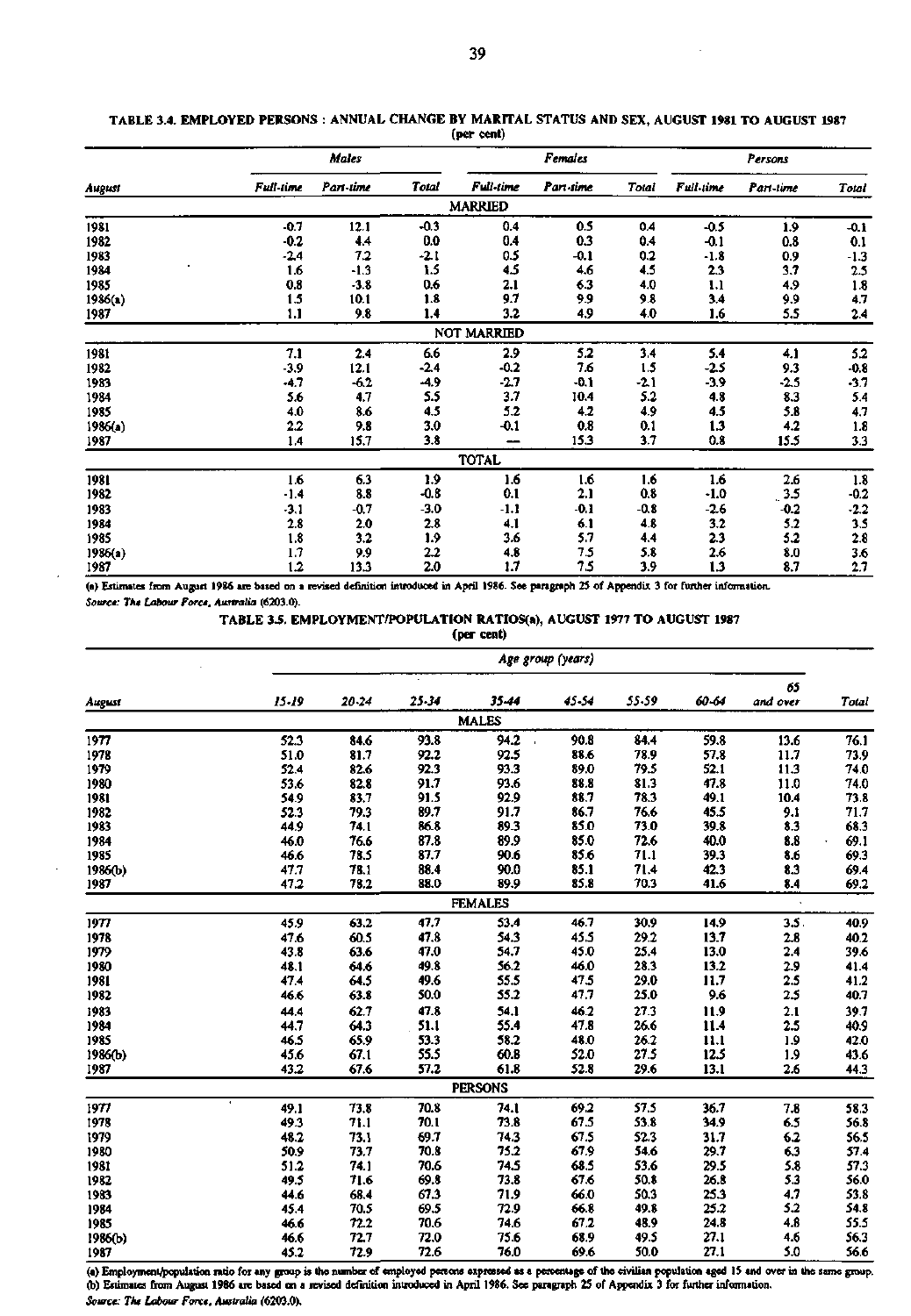|                                                      |               |               |               |                |               | August        |                |                 |         |         |                |
|------------------------------------------------------|---------------|---------------|---------------|----------------|---------------|---------------|----------------|-----------------|---------|---------|----------------|
| Industry                                             | 1977          | 1978          | 1979          | 1980           | 1981          | 1982          | 1983           | 1984            | 1985    | 1986(a) | 1987           |
|                                                      |               |               |               | <b>MALES</b>   |               |               |                |                 |         |         |                |
| Agriculture, forestry, fishing                       |               |               |               |                |               |               |                |                 |         |         |                |
| and hunting                                          | 310.0         | 293.0         | 315.2         | 311.5          | 307.0         | 306.0         | 314.3          | 303.3           | 303.8   | 299.4   | 296.3          |
| Mining                                               | 73.6          | 73.5          | 76.8          | 77.1           | 90.0          | 82.0          | 87.4           | 84.8            | 92.9    | 88.4    | 89.8           |
| Manufacturing                                        | 953.6         | 880.5         | 919.0         | 937.4          | 927.9         | 900.6         | 849.7          | 848.2           | 809.0   | 822.4   | 847.8          |
| Electricity, gas and water                           | 97.6          | 106.6         | 109.6         | 119.8          | 111.6         | 119.2         | 124.8          | 134.3           | 126.7   | 122.5   | 106.0          |
| Construction                                         | 446.7         | 442.5         | 423.8         | 437.4          | 425.6         | 422.9         | 346.4          | 380.1           | 410.8   | 425.0   | 425.9          |
| Wholesale and retail trade                           | 697.2         | 733.6         | 710.4         | 725.2          | 729.0         | 707.2         | 689.4          | 721.6           | 750.8   | 776.7   | 793.3          |
| Transport and storage                                | 272.5         | 280.8         | 296.9         | 290.8          | 297.4         | 314.9         | 310.3          | 296.7           | 316.7   | 325.5   | 306.7          |
| Communication                                        | 100.2         | 100.4         | 97.5          | 85.4           | 97.8          | 96.9          | 104.4          | 99.7            | 112.3   | 106.6   | 103.5          |
| Finance, property and business                       |               |               |               |                |               |               |                |                 |         |         |                |
| services                                             | 252.1         | 249.5         | 270.1         | 286.7          | 306.7         | 314.7         | 300.3          | 324.4           | 356.5   | 360.8   | 407.2          |
| Public administration and<br>defence                 | 183.8         | 195.1         | 187.6         | 186.0          | 200.1         | 196.3         | 211.0          | 213.9           | 202.0   | 208.8   | 221.9          |
|                                                      | 326.2         | 346.9         | 360.1         | 365.5          | 387.4         | 391.3         | 400.0          | 410.7           | 422.9   |         | 450.0          |
| Community services<br>Recreation, personal and other |               |               |               |                |               |               |                |                 |         | 443.1   |                |
| services                                             | 153.3         | 148.4         | 153.9         | 160.0          | 177.6         | 172.2         | 165.5          | 194.7           | 184.6   | 200.6   | 213.9          |
|                                                      |               |               |               |                |               |               |                |                 |         |         |                |
| Total                                                | 3.866.8       | 3,850.9       | 3,921.1       | 3,982.8        | 4.057.9       | 4.024.3       | 3,903.6        | 4,012.4         | 4.089.0 | 4.179.8 | 4,262.3        |
|                                                      |               |               |               | <b>FEMALES</b> |               |               |                |                 |         |         |                |
| Agriculture, forestry, fishing                       |               |               |               |                |               |               |                |                 |         |         |                |
| and bunting                                          | 90.3          | 81.8          | 83.8          | 95.9           | 108.8         | 104.1         | 97.3           | 96.9            | 110.6   | 115.5   | 107.7          |
| Mining                                               | 62            | 5.5           | 4.9           | 7.0            | 9.2           | 9.1           | 6.9            | 8.4             | 9.5     | 7.5     | 9.6            |
| Manufacturing                                        | 323.2         | 313.8         | 309.4         | 302.6          | 308.1         | 295.6         | 282.3          | 293.2           | 300.4   | 304.3   | 303.6          |
| Electricity, gas and water                           | 8.5           | 8.5           | 9.0           | 9.1            | 13.3          | 9.6           | 11.3           | 13.6            | 11.2    | 14.5    | 13.6           |
| Construction                                         | 35.1          | 44.4          | 44.9          | 48.4           | 49.0          | 43.8          | 41.5           | 43.1            | 58.0 -  | 66.0    | 59.8           |
| Wholesale and retail trade                           | 487.7         | 514.3         | 522.3         | 549.1          | 545.0         | 541.3         | 527.7          | 549.8           | 568.0   | 606.9   | 614.7          |
| Transport and storage                                | 43.5          | 47.9          | 49.0          | 52.1           | 53.3          | 60.4          | 54.9           | 57.4            | 58.4    | 68.7    | 66.9           |
| Communication                                        | 35.9          | 29.6          | 29.5          | 31.0           | 33.1          | 32.7          | 35.9           | 31.9            | 36.0    | 41.6    | 35.2           |
| Finance, property and business                       |               |               |               |                |               |               |                |                 |         |         |                |
| services                                             | 215.1         | 220.8         | 218.0         | 228.3          | 252.6         | 272.2         | 274.2          | 294.9           | 307.1   | 338.3   | 359.5          |
| Public administration and                            |               |               |               |                |               |               |                |                 |         |         |                |
| defence                                              | 94.3          | 90.0<br>578.1 | 83.3<br>587.2 | 96.3<br>649.1  | 99.2<br>641.8 | 90.3<br>665.5 | 103.0<br>677.3 | 107.7<br>727.7  | 121.6   | 115.2   | 129.0<br>830.3 |
| Community services                                   | 569.1         |               |               |                |               |               |                |                 | 732.3   | 773.0   |                |
| Recreation, personal and other<br>services           | 219.7         | 219.7         | 216.0         | 229.6          | 222.2         | 230.3         | 225.3          | 225.4           | 243.9   | 254.4   | 281.0          |
|                                                      |               |               |               |                |               |               |                |                 |         |         |                |
| Total                                                | 2,128.6       | 2,154.4       | 2.157.4       | 2,298.5        | 2,335.8       | 2,355.0       | 2,337.4        | 2.449.9         | 2,557.1 | 2,705.9 | 2,810.8        |
|                                                      |               |               |               | <b>PERSONS</b> |               |               |                |                 |         |         |                |
| Agriculture, forestry, fishing                       |               |               |               |                |               |               |                |                 |         |         |                |
| and hunting                                          | 400.3         | 374.9         | 399.0         | 407.4          | 415.9         | 410.2         | 411.7          | 400.2           | 414.3   | 414.8   | 404.0          |
| Mining .                                             | 79.8          | 79.0          | 81.7          | 84.1           | 99.1          | 91.2          | 94.3           | 93.2            | 102.4   | 95.9    | 99.4           |
| Manufacturing                                        | 1,276.8       | 1,194.2       | 1,228.5       | 1,240.0        | 1,236.0       | 1,196.3       | 1.132.0        | 1,141.4         | 1,109.4 | 1,126.7 | 1,151.4        |
| Electricity, gas and water                           | 106.1         | 115.0         | 118.6         | 128.9          | 125.0         | 128.8         | 136.0          | 147.9           | 137.9   | 137.0   | 119.6          |
| Construction                                         | 481.8         | 486.9         | 468.7         | 485.8          | 474.6         | 466.7         | 388.0          | 423.2           | 468.8   | 491.0   | 485.7          |
| Wholesale and retail trade                           | 1,184.9       | 1,248.0       | 1,232.7       | 1,274.3        | 1,273.9       | 1,248.5       | 1.217.1        | 1,271.4         | 1,318.8 | 1,383.6 | 1,408.0        |
| Transport and storage                                | 316.0         | 328.7         | 345.9         | 342.9          | 350.7         | 375.2         | 365.2          | 354.1           | 375.1   | 394.2   | 373.6          |
| Communication                                        | $\cdot$ 136.1 | 130.0         | 127.1         | 116.4          | 130.9         | 129.6         | 140.3          | 131.6           | 148.3   | 148.2   | 138.7          |
| Finance, property and business<br>services           | 467.2         | 470.3         | 488.1         |                |               |               |                |                 |         |         | 766.7          |
| Public administration and                            |               |               |               | 515.0          | 559.4         | 587.0         | 574.5          | 619.3           | 663.7   | 699.2   |                |
| defence                                              | 278.1         | 285.1         | 270.9         | 282.3          | 299.2         | 286.6         | 314.0          | 321.7           | 323.6   | 324.0   | 350.9          |
| Community services                                   | 895.4         | 925.0         | 947.4         | 1,014.6        | 1,029.2       | 1,056.8       | 1,077.3        | 1,138.4         | 1,155.2 | 1,216.0 | 1,280.3        |
| Recreation, personal and other                       |               |               |               |                |               |               |                |                 |         |         |                |
| services                                             | 373.0         | 368.1         | 369.9         | 389.6          | 399.8         | 402.5         | 390.8          | 420.0           | 428.5   | 455.0   | 494.9          |
| Total                                                | 5,995.4       | 6,005.4       | 6,078.5       | 6,281.4        | 6,393.7       | 6,379.3       |                | 6,241.1 6,462.3 | 6,646.1 | 6,885.7 | 7,073.2        |

### **TABLE 3.6. EMPLOYED PERSONS : INDUSTRY, AUGUST 1977 TO AUGUST 1987 (•000)**

**(a) Estimates from August 1986 are based on a revised definition introduced in April 1986. See paragraph 25 of Appendix 3 for further information.**  *Source: The Labour Force. Australia* **(6203.0).**  $\ddot{\phantom{0}}$ 

 $\ddot{\phantom{a}}$ 

 $\overline{a}$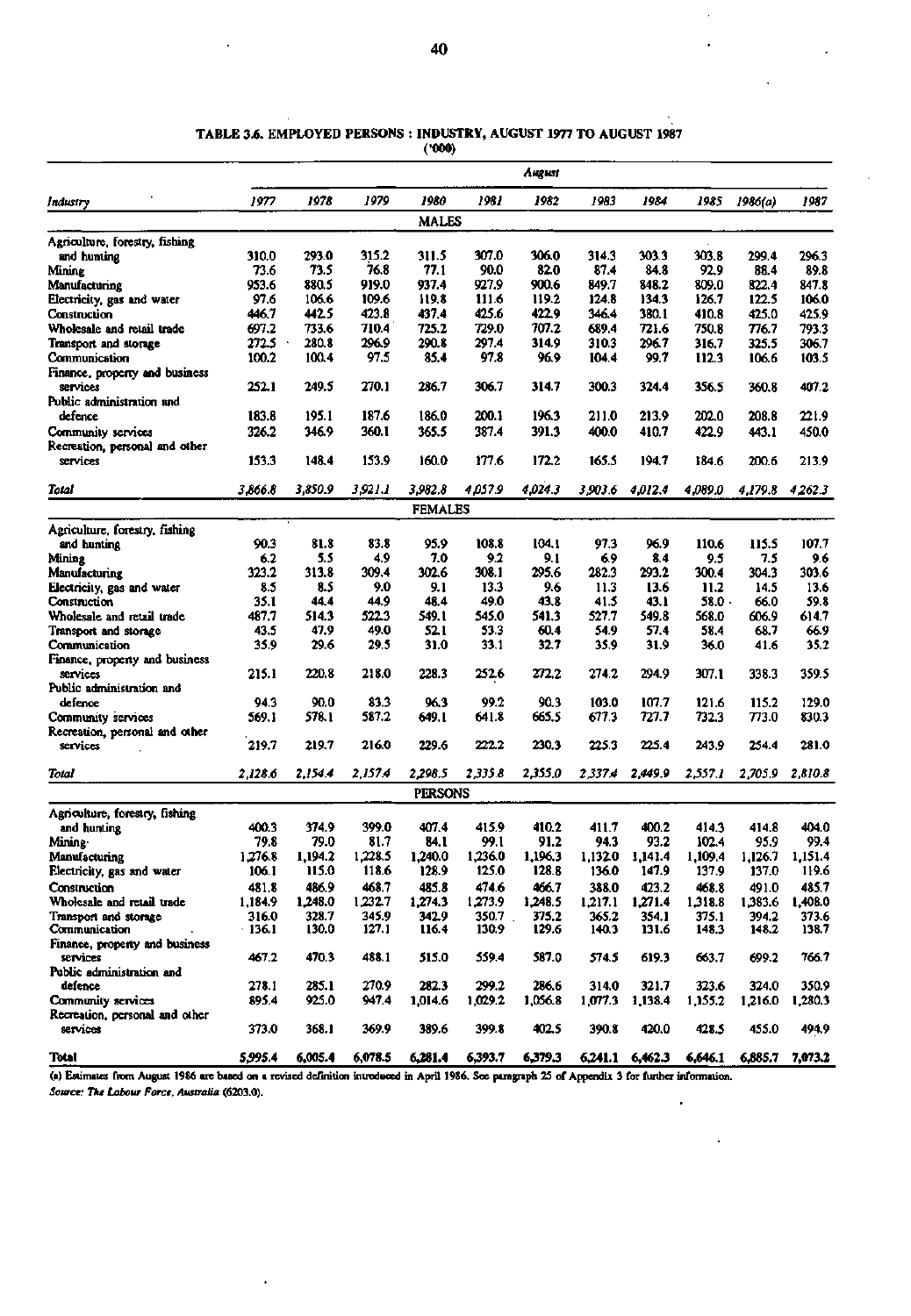|                                                     |             |            |              |                |             | August       |             |             |              |             |             |
|-----------------------------------------------------|-------------|------------|--------------|----------------|-------------|--------------|-------------|-------------|--------------|-------------|-------------|
| Industry                                            | 1977        | 1978       | 1979         | 1980           | 1981        | 1982         | 1983        | 1984        | 1985         | 1986(a)     | 1987        |
|                                                     |             |            |              | <b>MALES</b>   |             |              |             |             |              |             |             |
| Agriculture, forestry, fishing                      |             |            |              |                |             |              |             |             |              |             |             |
| and hunting                                         | 8.0         | 7.6        | 8.0          | 7.8            | 76          | 7.6          | 8.1         | 7.6         | 7.4          | 7.2         | 7.0         |
| Mining                                              | 1.9         | 1.9        | 20           | 1.9            | 22          | 20           | 2.2         | 21          | 2.3          | 2.1         | 2.1         |
| Manufacturing                                       | 24.7        | 22.9       | 23.4         | 23.5           | 22.9        | 22.4         | 21.8        | 21.1        | 19.8         | 19.7        | 19.9        |
| Electricity, gas and water                          | 2.5         | 2.8        | 2.8          | 3.0            | 2.8         | 3.0          | 3.2         | 3.3         | 3.1          | 2.9         | 2.5         |
| Construction                                        | 11.6        | 11.5       | 10.8<br>18.1 | 11.0<br>18.2   | 10.5        | 10.5<br>17.6 | 8.9<br>17.7 | 9.5         | 10.0<br>18.4 | 10.2        | 10.0        |
| Wholesale and retail trade<br>Transport and storage | 18.0<br>7.0 | 19.1<br>73 | 7.6          | 7.3            | 18.0<br>7.3 | 7.8          | 7.9         | 18.0<br>7.4 | 7.7          | 18.6<br>7.8 | 18.6<br>7.2 |
| Communication                                       | 2.6         | 26         | 25           | 21             | 2.4         | 2.4          | 2.7         | 2.5         | 2.7          | 26          | 2.4         |
| Finance, property and business                      |             |            |              |                |             |              |             |             |              |             |             |
| services                                            | 6.5         | 6.5        | 6.9          | 7.2            | 7.6         | 7.8          | 7.7         | 8.1         | 8.7          | 8.6         | 9.6         |
| Public administration and                           |             |            |              |                |             |              |             |             |              |             |             |
| defence                                             | 4.8         | 5.1        | 4.8          | 4.7            | 4.9         | 4.9          | 5.4         | 5.3         | 4.9          | 5.0         | 5.2         |
| Community services                                  | 8.4         | 9.0        | 9.2          | 9.2            | 9.5         | 9.7          | 10.2        | 10.2        | 10.3         | 10.6        | 10.6        |
| Recreation, personal and other                      |             |            |              |                |             |              |             |             |              |             |             |
| services                                            | 4.0         | 3.9        | 3.9          | 4.0            | 4.4         | 4.3          | 4.2         | 4.9         | 4.5          | 4.8         | 5.0         |
| Total                                               | 100.0       | 100.0      | 100.0        | 100.0          | 100.0       | 100.0        | 100.0       | 100.0       | 100.0        | 100.0       | 100.0       |
|                                                     |             |            |              | <b>FEMALES</b> |             |              |             |             |              |             | $\bullet$ . |
| Agriculture, forestry, fishing                      |             |            |              |                |             |              |             |             |              |             |             |
| and hunting                                         | 4.2         | 3.8        | 3.9          | 4.1            | 4.7         | 4,4          | 4.2         | 4.0         | 4.3          | 4.3         | 3.8         |
| Mining                                              | 0.3         | 0.3        | 0.2          | 0.3            | 0.4         | 0.4          | 0.3         | 0.3         | 0.4          | 0.3         | 0.3         |
| Manufacturing                                       | 15.2        | 14.6       | 14.3         | 13.1           | 13.2        | 12.6         | 12.1        | 12.0        | 11.7         | 11.2        | 10.8        |
| Electricity, gas and water                          | 0.4         | 0.4        | 0.4          | 0.4            | 0.6         | 0.4          | 0.5         | 0.6         | 0.4          | 0.5         | 0.5         |
| Construction                                        | 1.6         | 2.1        | 2.1          | 21             | 2.1         | 1.9          | 1.8         | 1.8         | 2.3          | 24          | 2.1         |
| Wholesale and retail trade                          | 22.9        | 23.9       | 24.2         | 23.9           | 23.3        | 23.0         | 22.6        | 22.4        | 22.2         | 22.4        | 21.9        |
| Transport and storage                               | 2.0         | 2.2        | 2.3          | 2.3            | 23          | 26           | 2.3         | 2.3         | 2.3          | 2.5         | 2.4         |
| Communication                                       | 1.7         | 1.4        | 1.4          | 1.3            | 1.4         | 1.4          | 1.5         | 1.3         | 1.4          | 1.5         | 1.3         |
| Finance, property and business<br>services          | 10.1        | 10.2       | 10.1         | 9.9            | 10.8        | 11.6         | 11.7        | 12.0        | 12.0         | 12.5        | 12.8        |
| Public administration and                           |             |            |              |                |             |              |             |             |              |             |             |
| defence                                             | 4.4         | 4.2        | 3.9          | 4.2            | 4.2         | 3.8          | 4.4         | 4.4         | 4.8          | 4.3         | 4.6         |
| Community services                                  | 26.7        | 26.8       | 27.2         | 28.2           | 27.5        | 28.3         | 29.0        | 29.7        | 28.6         | 28.6        | 29.5        |
| Recreation, personal and other                      |             |            |              |                |             |              |             |             |              |             |             |
| services                                            | 10.3        | 10.2       | 10.0         | 10.0           | 9.5         | 9.8          | 9.6         | 9.2         | 9.5          | 9.4         | 10.0        |
| Total                                               | 100.0       | 100.0      | 100.0        | 100.0          | 100.0       | 100.0        | 100.0       | 100.0       | 100.0        | 100.0       | 100.0       |
|                                                     |             |            |              | <b>PERSONS</b> |             |              |             |             |              |             |             |
| Agriculture, forestry, fishing                      |             |            |              |                |             |              |             |             |              |             |             |
| and hunting                                         | 6.7         | 6.2        | 6.6          | 65             | 6.5         | 64           | 6.6         | 6.2         | 6.2          | 6.0         | 5.7         |
| Mining                                              | 1.3         | 1.3        | 1.3          | 1.3            | $1.5\,$     | 1.4          | 1.5         | 1.4         | 1.5          | 1.4         | 1.4         |
| Manufacturing                                       | 21.3        | 19.9       | 20.2         | 19.7           | 19.3        | 18.8         | 18.1        | 17.7        | 16.7         | 16.4        | 16.3        |
| Electricity, gas and water                          | 1.8         | 1.9        | 2.0          | 21             | 2.0         | 2.0          | 2.2         | 2.3         | 2.1          | 2.0         | 1.7         |
| Construction                                        | 8.0         | 8.1        | 7.7          | 7.7            | 7.4         | 7.3          | 6.2         | 6.5         | 7.1          | 7.1         | 6.9         |
| Wholesale and retail trade                          | 19.8        | 20.7       | 20.3         | 20.3           | 19.9        | 19.6         | 19.5        | 19.7        | 19.8         | 20.1        | 19.9        |
| Transport and storage                               | 5.3         | 5.5        | 5.7          | 5.5            | 5.5         | 5.9          | 5.9         | 5.5         | 5.6          | 5.7         | 5.3         |
| Communication                                       | 23          | 2.2        | 2.1          | 1.9            | 2.0         | 20           | 22          | 20          | 2.2          | 2.2         | 2.0         |
| Finance, property and business<br>services          | 7.8         | 7.8        | 8.0          | 8.2            | 8.7         | 9.2          | 9.2         | 9.6         | 10.0         | 10.2        | 10.8        |
| Public administration and                           |             |            |              |                |             |              |             |             |              |             |             |
| defence                                             | 4.6         | 4.7        | 4.5          | 4.5            | 4.7         | 4.5          | 5.0         | 5.0         | 4.9          | 4.7         | 5.0         |
| Community services                                  | 14.9        | 15.4       | 15.6         | 16.2           | 16.1        | 16.6         | 17.3        | 17.6        | 17.4         | 17.7        | 18.1        |
| Recreation, personal and other                      |             |            |              |                |             |              |             |             |              |             |             |
| services                                            | 6.2         | 6.1        | 6.1          | 6.2            | 6.3         | 6.3          | 6.3         | 6.5         | 6.4          | 6.6         | 7.0         |
| Total                                               | 100.0       | 100.0      | 100.0        | 100.0          | 100.0       | 100.0        | 100.0       | 100.0       | 100.0        | 100.0       | 100.0       |

### TABLE 3.7. EMPLOYED PERSONS : PROPORTIONS BY INDUSTRY, AUGUST 1977 TO AUGUST 1987 **(per cent)**

**(a) Estimates from August 1986 are based on a revised definition introduced in April 1986. See paragraph 25 of Appendix 3 for further information.**  *Source: The Labour Force, Australia* **(6203.0).** 

 $\ddot{\phantom{0}}$ 

 $\overline{a}$ 

 $\bullet$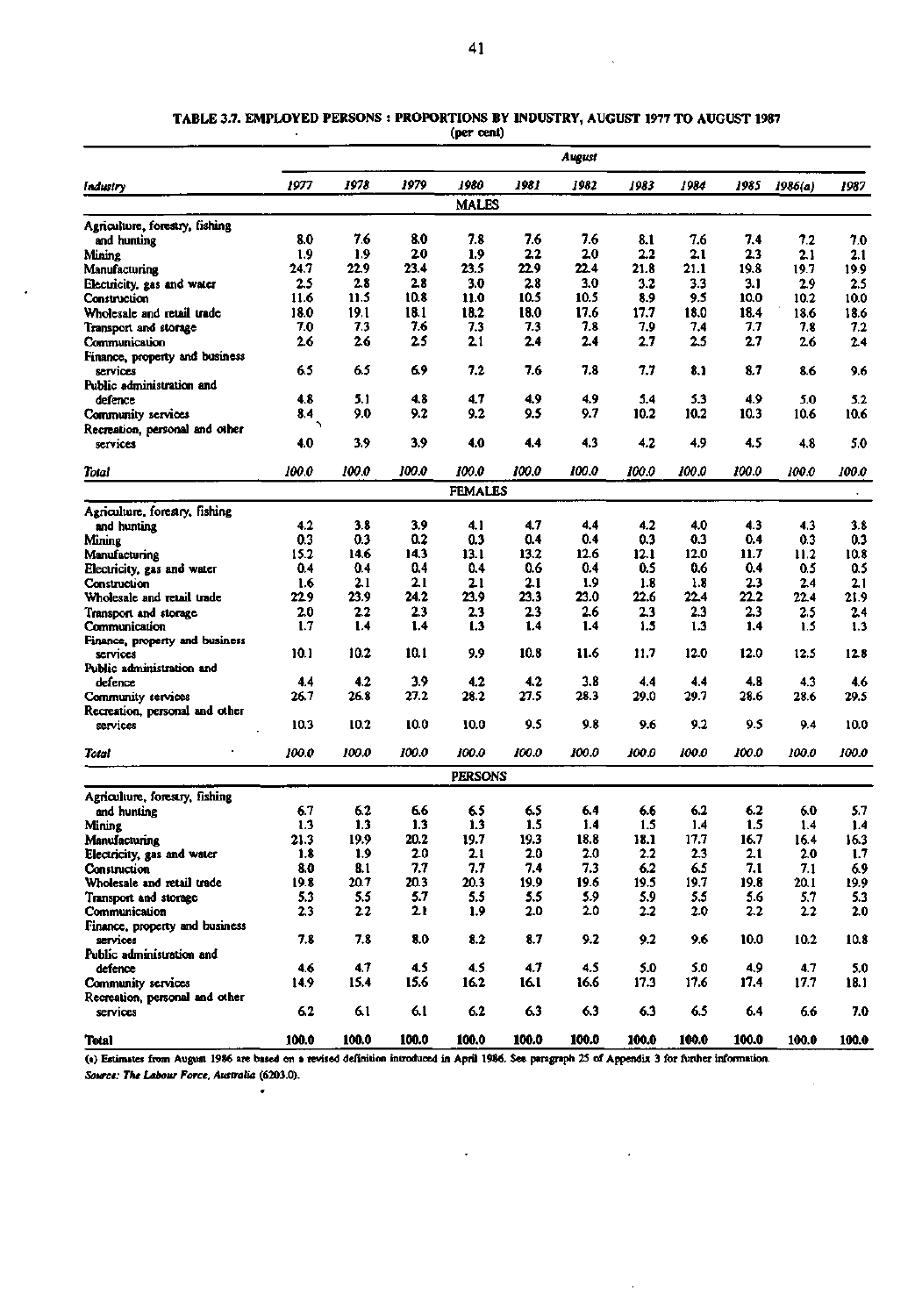

# **CHART 3** *3 .* **EMPLOYED PERSONS: SELECTED INDUSTRY INDEXES (Base: August 1977 = 100.0)**

Note: Estimates from August 1986 are based on a revised definition introduced in April 1986. **See Appendix 3 for further** information.

Source: The Labour Force, Australia (6203.0).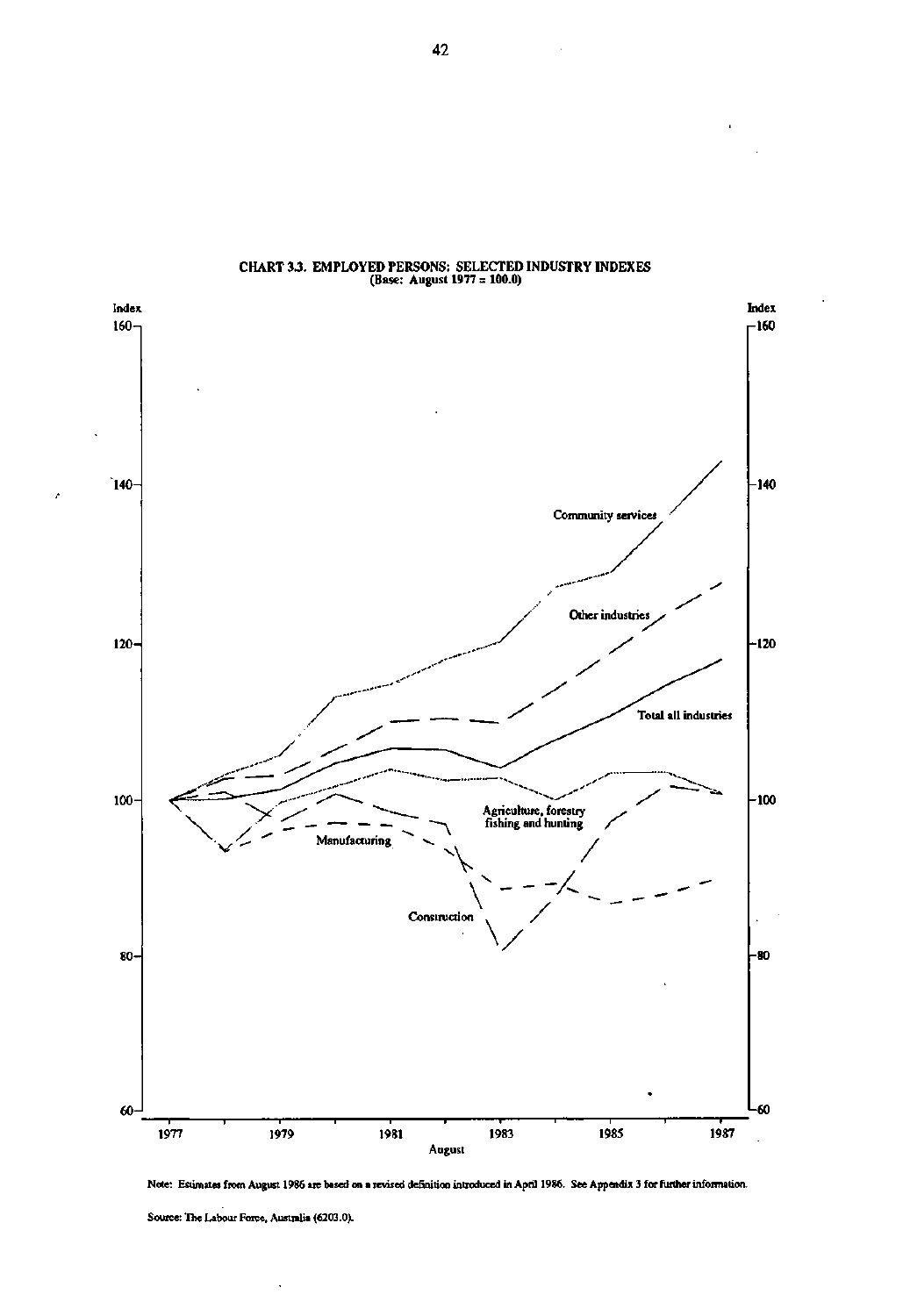# **TABLE 3.8. EMPLOYED PERSONS : MAJOR AND MINOR OCCUPATION GROUPS, AUGUST 1987**

**(•000)** 

|                                                                                   |                   |               | Females      |                |  |  |
|-----------------------------------------------------------------------------------|-------------------|---------------|--------------|----------------|--|--|
| Occupation major and minor group(a)                                               | Males             | Married       | Total        | Persons        |  |  |
| Managers and administrators                                                       | 606.7             | 153.8         | 186.3        | 793.0          |  |  |
| Legislators and government appointed officials                                    |                   |               | ٠            |                |  |  |
| General managers                                                                  | 34.7              | ۰             |              | 37.2           |  |  |
| Specialist managers                                                               | 142.0             | 13.6          | 24.3         | 166.3          |  |  |
| Farmers and farm managers                                                         | 184.2<br>163.0    | 69.2<br>63.7  | 74.6<br>76.7 | 258.8          |  |  |
| Managing supervisors (sales and service)<br>Managing supervisors (other business) | 81.5              | 5.5           | 7.9          | 239.7<br>89.4  |  |  |
|                                                                                   |                   |               |              |                |  |  |
| Professionals                                                                     | 530.5             | 209.6         | 341.1        | 871.6          |  |  |
| Natural scientists                                                                | 28.6              | 4,7           | 7,7          | 36.3           |  |  |
| Building professionals and engineers                                              | 100.5             |               | 4.5<br>29.7  | 105.0          |  |  |
| Health diagnosis and treatment practitioners<br>School teachers                   | 55.9<br>85.2      | 18.2<br>108.4 | 164.4        | 85.6<br>249.6  |  |  |
| Other teachers and instructors                                                    | 44.4              | 25.1          | 37.9         | 82.3           |  |  |
|                                                                                   | 34.1              | 7.7           | 14.1         | 48.1           |  |  |
| Social professionals<br>Business professionals                                    | 123.4             | 23.0          | 42.8         | 166.2          |  |  |
| Artists and related professionals                                                 | 40.1              | 10.1          | 20.4         | 60.5           |  |  |
| Miscellaneous professionals                                                       | 18.2              | 10.8          | 19.8         | 38.0           |  |  |
| Para-professionals                                                                | 248.9             | 113.9         | 191.8        | 440.7          |  |  |
| Medical and science technical officers and technicians                            | 12.7              | 5.3           | 11.0         | 23.7           |  |  |
| Engineering and building associates and technicians                               | 85.9.             |               | 5.0          | 90.9           |  |  |
| Air and sea transport technical workers                                           | 17.1              |               |              | 17.3           |  |  |
| Registered nurses                                                                 | 11.0              | 84.3          | 135.0        | 146.0          |  |  |
| Police                                                                            | 31.7              |               | 4.0          | 35.7           |  |  |
| Miscellaneous para-professionals                                                  | 90.5              | 20.4          | 36.6         | 127.1          |  |  |
|                                                                                   |                   |               |              |                |  |  |
| Tradespersons                                                                     | 1.019.4           | 60.5          | 106.3        | 1,125.7        |  |  |
| Metal fitting and machining tradespersons                                         | 129.5             |               | ۰            | 130.2          |  |  |
| Other metal tradespersons                                                         | 102.3<br>160.2    |               | ۰            | 103.7<br>161.8 |  |  |
| Electrical and electronics tradespersons<br><b>Building tradespersons</b>         | 246.7             | ۰             |              | 249.1          |  |  |
| Printing tradespersons                                                            | 37.6              | 3.7           | 6.8          | 44.4           |  |  |
| Vehicle tradespersons                                                             | 130.7             | ٠             | ٠            | 131.5          |  |  |
| Food tradespersons                                                                | 78.9              | 16.2          | 23.7         | 102.5          |  |  |
| Amenity horticultural tradespersons                                               | 36.7              | 4.0           | 6.1          | 42.8           |  |  |
| Miscellaneous tradespersons                                                       | 96.9              | 33.0          | 62.9         | 159.7          |  |  |
| Clerks                                                                            | 308.8             | 554.9         | 905.5        | 1,214.3        |  |  |
| Stenographers and typists                                                         |                   | 148.4         | 255.8        | 258.6          |  |  |
| Data processing and business machine operators                                    | 18.2              | 36.8          | 68.3         | 86.5           |  |  |
| Numerical clerks                                                                  | 114.5             | 199.1         | 279.0        | 393.4          |  |  |
| Filing, sorting and copying clerks                                                | 25.7              | 21.5          | 43.7         | 69.4           |  |  |
| Material recording and despatching clerks                                         | 49.1              | 12.9          | 22.3         | 71.4           |  |  |
| Receptionists, telephonists and messengers                                        | 28.9              | 76.8          | 132.5        | 161.4          |  |  |
| Miscellaneous clerks                                                              | 69. I             | 59.2          | 103.8        | 173.5          |  |  |
| Salespersons and personal service workers                                         | 365.2             | 303.9         | 616.7        | 981.9          |  |  |
| Investment, insurance and real estate salespersons                                | 61.7              | 8.6           | 13.8         | 75.5           |  |  |
| Sales representatives                                                             | 75.5              | 14.1          | 23.4         | 98.8           |  |  |
| Sales assistants                                                                  | 139.5             | 128.6         | 277.1        | 416.7          |  |  |
| Tellers, cashiers and ticket salespersons                                         | 22.4              | 41.9          | 100.0        | 122.4          |  |  |
| Miscellaneous salespersons                                                        | 56.8              | 46.5          | 92.2         | 149.1          |  |  |
| Personal service workers                                                          | 9.4               | 64.1          | 110.1        | 119.5          |  |  |
| Plant and machine operators, and drivers                                          | 466.9             | 67.5          | 92.4         | 559.3          |  |  |
| Road and rail transport drivers                                                   | 233.3             | 8.1           | 10.5         | 243.9          |  |  |
| Mobile plant operators (except transport)                                         | 83.9              |               |              | 84.4           |  |  |
| Stationary plant operators                                                        | 58.1              | ٠             | ٠            | 59.1           |  |  |
| Machine operators                                                                 | 91.6              | 58.8          | 80.4         | 172.0          |  |  |
| Labourers and related workers                                                     | 715.9<br>$\sigma$ | 253.2         | 370.8        | 1,086.7        |  |  |
| Trades assistants and factory hands                                               | 172.4             | 48.7          | 79.7<br>25.1 | 252. L         |  |  |
| Agricultural labourers and related workers                                        | 94.2              | 15.8          |              | 119.3          |  |  |
| <b>Cleaners</b>                                                                   | 61.2              | 97.6<br>٠     | 132.4        | 193.7<br>130.8 |  |  |
| Construction and mining labourers<br>Miscellaneous labourers and related workers  | 128.2<br>259.9    | 89.8          | 131.0        | 390.9          |  |  |
|                                                                                   |                   |               |              |                |  |  |
| Total                                                                             | 4,262.3           | 1,717.3       | 2,810.8      | 7,073.2        |  |  |

**(a) Classified according to the Australian Standard Classification of Occupations, ASCO 1986.** 

 $\ddot{\phantom{0}}$ 

 $\cdot$ 

*Source: The Labour Force, Australia* **(6203.0).** 

 $\mathbb{Z}$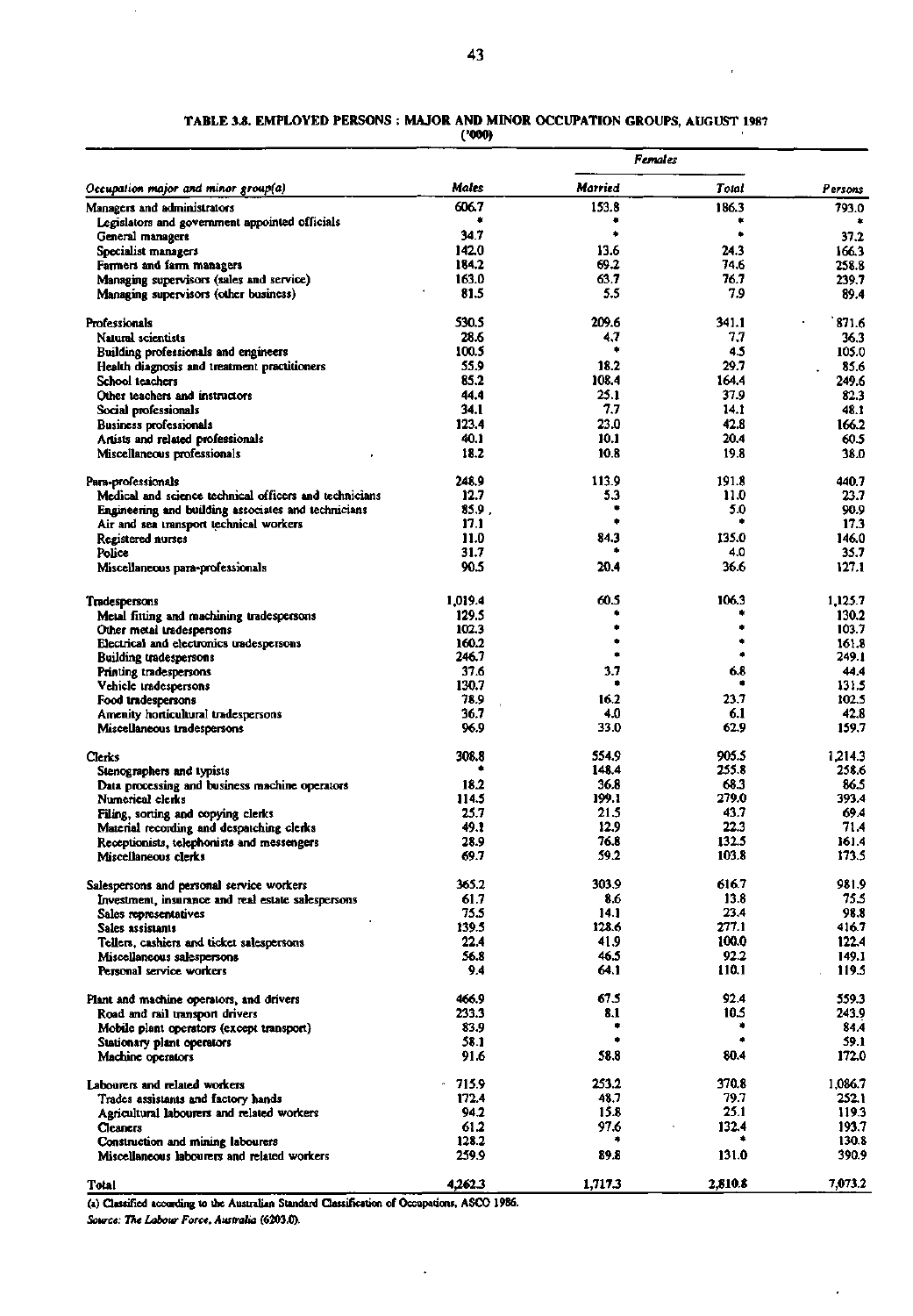$\bar{1}$ 

 $\bar{z}$ 

|                                           |       |       |       | (1000)         |       |        |       |       |       |         |       |
|-------------------------------------------|-------|-------|-------|----------------|-------|--------|-------|-------|-------|---------|-------|
|                                           |       |       |       |                |       | August |       |       |       |         |       |
| Reasons for working<br>less than 35 hours | 1977  | 1978  | 1979  | 1980           | 1981  | 1982   | 1983  | 1984  | 1985  | 1986(a) | 1987  |
|                                           |       |       |       | <b>MALES</b>   |       |        |       |       |       |         |       |
| Leave, holiday or flextime                | 214.3 | 203.9 | 214.3 | 303.4          | 320.7 | 348.2  | 284.1 | 267.0 | 347.7 | 333.3   | 335.0 |
| Own illness or injury                     | 132.2 | 160.8 | 154.9 | 160.1          | 163.6 | 180.3  | 152.7 | 145.0 | 174.3 | 142.3   | 145.1 |
| Bad weather, plant breakdown, etc.        | 10.5  | 20.5  | 10.5  | 10.7           | 26.3  | 7.2    | 11.6  | 28.3  | 27.6  | 51.7    | 21.6  |
| Began or left job in the survey week      | 10.5  | 11.8  | 12.3  | 9.3            | 11.6  | 8.5    | 11.0  | 8.5   | 9.1   | 10.9    | 9.2   |
| Stood down, on short time,                |       |       |       |                |       |        |       |       |       |         |       |
| insufficient work                         | 14.9  | 35.7  | 33.0  | 35.9           | 31.8  | 44.8   | 39.8  | 29.1  | 27.9  | 32.7    | 33.1  |
| Shift work, standard work                 |       |       |       |                |       |        |       |       |       |         |       |
| arrangements                              | n.a.  | n.a.  | n.a.  | п.э.           | n.a.  | n.a.   | 58.5  | 60.4  | 69.7  | 78.9    | 74.3  |
| Other reasons                             | 17.9  | 44.9  | 46.5  | 42.5           | 36.8  | 36.3   | 18.3  | 19.2  | 21.0  | 18.8    | 23.1  |
|                                           |       |       |       |                |       |        |       |       |       |         |       |
| Total                                     | 400.3 | 477,6 | 471.4 | 561.8          | 590.8 | 625.3  | 576.1 | 557.4 | 677.4 | 668.6   | 641.4 |
|                                           |       |       |       | <b>FEMALES</b> |       |        |       |       |       |         |       |
| Leave, holiday or flextime                | 104.4 | 98.9  | 97.6  | 147.4          | 154.4 | 153.5  | 134.2 | 127.9 | 164.2 | 180.8   | 183.0 |
| Own illness or injury                     | 51.3  | 85.7  | 79.1  | 82.2           | 80.8  | 97.6   | 85.6  | 82.0  | 106.6 | 88.3    | 93.2  |
| Bad weather, plant breakdown, etc.        |       |       |       |                | ٠     |        |       |       |       | 9.9     |       |
| Began or left job in the survey week      | 6.2   | 5.9   | 4.3   | 5.8            | 60    | 64     | 3.6   | 4.8   | 4.3   | 6.3     | 4.1   |
| Stood down, on short time,                |       |       |       |                |       |        |       |       |       |         |       |
| insufficient work                         | ۰     | 12.0  | 8.5   | 8.7            | 6.5   | 13.2   | 10.2  | 8.4   | 8.3   | 10.5    | 11.5  |
| Shift work, standard work                 |       |       |       |                |       |        |       |       |       |         |       |
| arrangements                              | n.a.  | n.a.  | n.a.  | n.a.           | n.a.  | n.a.   | 17.0  | 24.0  | 23.3  | 27.7    | 24.3  |
| Other reasons                             |       | 10.6  | 14.2  | 12.2           | 10.4  | 12.0   | 4.2   | 4.9   | . 4.9 | 7.3     | 3.2   |
| Total                                     | 168.7 | 214.1 | 203.8 | 256.8          | 259.9 | 283.3  | 255.6 | 254.9 | 313.4 | 330.8   | 326.0 |
|                                           |       |       |       | <b>PERSONS</b> |       |        |       |       |       |         |       |
| Leave, holiday or flextime                | 318.7 | 302.8 | 311.9 | 450.7          | 475.2 | 501.8  | 418.3 | 394.8 | 511.9 | 514.1   | 518.1 |
| Own illness or injury                     | 183.6 | 246.5 | 234.0 | 242.3          | 244.4 | 277.9  | 238.3 | 227.0 | 280.9 | 230.6   | 238.3 |
| Bad weather, plant breakdown, etc.        | 11.3  | 21.5  | 10.5  | 11.2           | 28.2  | 7.9    | 12.5  | 31.2  | 29.4  | 61.7    | 23.2  |
| Began or left job in the survey week      | 16.7  | 17.6  | 16.6  | 15.1           | 17.5  | 14.9   | 14.6  | 13.3  | 13.4  | 17.2    | 13.3  |
| Stood down, on short time,                |       |       |       |                |       |        |       |       |       |         |       |
| insufficient work                         | 18.5  | 47.7  | 41.5  | 44.6           | 38.3  | 57.9   | 50.0  | 37.5  | 36.3  | 43.1    | 44.6  |
| Shift work, standard work                 |       |       |       |                |       |        |       |       |       |         |       |
| arrangements                              | n.a.  | n.a.  | n.a.  | n.a.           | n.a.  | п.а.   | 75.5  | 84.3  | 93.0  | 106.6   | 98.6  |
| Other reasons                             | 20.2  | 55.5  | 60.7  | 54.7           | 47.2  | 48.2   | 22.5  | 24.1  | 25.9  | 26.1    | 31.2  |
| Total                                     | 569.0 | 691.7 | 675.2 | 818.6          | 850.7 | 908.7  | 831.8 | 812.3 | 990.8 | 999.5   | 967.4 |

**TABLE 3.9. FULL-TIME WORKERS WHO WORKED LESS THAN 35 HOURS REASONS, AUGUST 1977 TO AUGUST 1987** 

**(a) Estimates from August 1986 are based on a revised definition introduced in April 1986. See paragraph 25 of Appendix 3 for further information. Source:** *The Labour Forte, Australia* **(6203.0).**   $\cdot$ 

### **TABLE 3.10. PART-TIME WORKERS : WHETHER PREFERRED TO WORK MORE HOURS, BY AGE, AUGUST 1987 ('000)**

|                                                                                              | Age group (years)      |                       |                        |                        |                        |                        |                             |
|----------------------------------------------------------------------------------------------|------------------------|-----------------------|------------------------|------------------------|------------------------|------------------------|-----------------------------|
|                                                                                              | 15-19                  | 20-24                 | 25-34                  | 35-44                  | 45-54                  | 55<br>and over         | Total                       |
|                                                                                              |                        | <b>MALES</b>          |                        |                        |                        |                        |                             |
| Total<br>Preferred not to work more hours                                                    | 102.1<br>77.0          | 455<br>28.4           | 44.1<br>26.4           | 34.6<br>22.1           | 30.7<br>21.6           | 58.3<br>49.6           | 315.3<br>225.1              |
| Preferred to work more hours<br>Had actively looked for full-time work in the                | 25.2                   | 17.0                  | 17.7                   | 12.5                   | 9.2                    | 8.7                    | 90.2                        |
| four weeks to the end of the reference week                                                  | 9.9                    | 8.3                   | 10.2                   | 7.1                    | 3.8                    |                        | 42.6                        |
|                                                                                              |                        | <b>FEMALES</b>        |                        |                        |                        |                        |                             |
| Total<br>Preferred not to work more hours<br>Preferred to work more hours                    | 127.7<br>97.3<br>30.4  | 89.1<br>61.3<br>27.8  | 278.9<br>234.5<br>44.4 | 331.2<br>281.0<br>50.2 | 188.2<br>167.0<br>21.1 | 86.6<br>81.5<br>5.1    | 1.101.6<br>922.6<br>179.0   |
| Had actively looked for full-time work in the<br>four weeks to the end of the reference week | 11.2                   | 13.4                  | 13.4                   | 10.7                   |                        |                        | 53.3                        |
|                                                                                              |                        | PERSONS               |                        |                        |                        |                        |                             |
| Total<br>Preferred not to work more hours<br>Preferred to work more hours                    | 229.8<br>174.2<br>55.6 | 134.6<br>89.8<br>44.8 | 323.0<br>260.9<br>62.0 | 365.8<br>303.1<br>62.6 | 218.9<br>188.6<br>30.3 | 144.9<br>131.0<br>13.9 | 1,416.9<br>1,147.7<br>269.2 |
| Had actively looked for full-time work in the<br>four weeks to the end of the reference week | 21.1                   | 21.7                  | 23.6                   | 17.8                   | 7.1                    | 4.6                    | 95.9                        |

 $\bar{1}$ 

*Source: The Labour Force, Australia* **(6203.0).**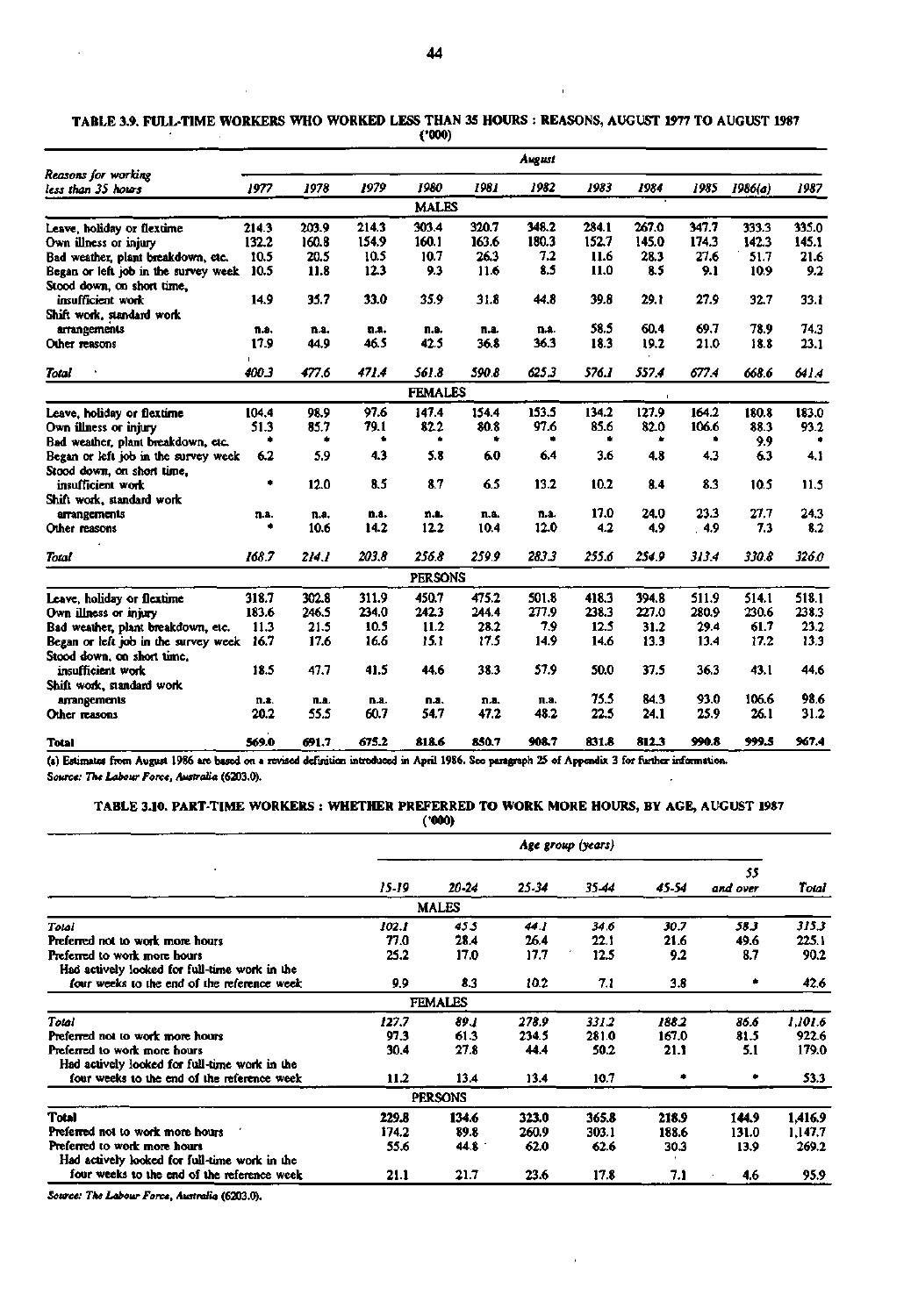

### **CHART 3.4. EMPLOYED PERSONS: SELECTED EDUCATIONAL LEVELS ATTAINED**

**(a) Comprises the categories 'Trade qualifications or apprenticeship' and 'Certificate or Diploma', which were published separately for the first time in the 1987 publication.** 

**Source: Labour Force Status and Educational Attainment, Australia, February 1987 (623S.0).** 

### **TABLE 3.11. EMPLOYED PERSONS : EDUCATIONAL ATTAINMENT, FEBRUARY 1980 TO FEBRUARY 1987 (•000)**

|          |        |                                               |                |                               | Without post-school qualifications |                                                                        |              |              |
|----------|--------|-----------------------------------------------|----------------|-------------------------------|------------------------------------|------------------------------------------------------------------------|--------------|--------------|
|          |        | With post-school qualifications               |                | Attended                      |                                    | Did not attend highest<br>level of secondary<br>school and left at age |              | Total<br>(c) |
| February | Degree | Trade: tech-<br>nical or other<br>certificate | Total<br>(a)   | highest<br>secondary<br>level | 16 and<br>over                     | 15 and<br>under                                                        | Total<br>(b) |              |
|          |        |                                               | <b>MALES</b>   |                               |                                    |                                                                        |              |              |
| 1980     | 310.3  | 1,266.3                                       | 1,601.1        | 452.3                         | 564.1                              | 1,287.3                                                                | 2,317.2      | 3,950.8      |
| 1981     | 353.4  | 1.322.0                                       | 1.703.1        | 474.4                         | 555.1                              | 1,283.7                                                                | 2,321.5      | 4,057.1      |
| 1982     | 363.7  | 1,399.2                                       | 1,789.1        | 483.3                         | 570.5                              | 1,198.1                                                                | 2,259.9      | 4,082.9      |
| 1983     | 386.9  | 1.368.6                                       | 1,789.6        | 487.0                         | 542.4                              | 1,108.9                                                                | 2,144.1      | 3,959.2      |
| 1984     | 425.1  | 1,424.9                                       | 1,881.2        | 454.3                         | 544.5                              | 1,074.4                                                                | 2,081.3      | 4,000.3      |
| 1985     | 435.6  | $-1.410.0$                                    | 1,894.1        | 505.4                         | 573.4                              | 1.058.3                                                                | 2,142.7      | 4,072.5      |
| 1986     | 456.7  | 1,490.4                                       | 1,991.6        | 502.4                         | 590.9                              | 1,048.7                                                                | 2,147.4      | 4,180.5      |
| 1987     | 456.8  | 1,625.0                                       | 2,091.9        | 516.5                         | 596.3                              | 960.2                                                                  | 2,086.1      | 4,230.9      |
|          |        |                                               | <b>FEMALES</b> |                               |                                    |                                                                        |              |              |
| 1980     | 119.4  | 586.2                                         | 727.8          | 258.2                         | 414.5                              | 789.8                                                                  | 1.466.0      | 2,228.7      |
| 1981     | 145.1  | 632.8                                         | 801.9          | 272.2                         | 399.6                              | 753.5                                                                  | 1,430.5      | 2,270.5      |
| 1982     | 153.9  | 655.5                                         | 833.0          | 283.7                         | 410.0                              | 741.9                                                                  | 1,440.4      | 2,314.6      |
| 1983     | 170.8  | 667.5                                         | 864.6          | 292.7                         | 389.6                              | 707.2                                                                  | 1,393.4      | 2,295.8      |
| 1984     | 184.3  | 704.1                                         | 918.8          | 333.3                         | 387.0                              | 674.5                                                                  | 1,399.2      | 2,365.7      |
| 1985     | 227.2  | 742.8                                         | 1.011.8        | 327.9                         | 426.8                              | 686.5                                                                  | 1.442.3      | 2.503.7      |
| 1986     | 237.7  | 792.6                                         | 1,075.4        | 355.8                         | 467.9                              | 684.7                                                                  | 1,512.4      | 2,646.8      |
| 1987     | 230.4  | 901.9                                         | 1.147.7        | 370.8                         | 468.4                              | 700.2                                                                  | 1,553.5      | 2,767.3      |
|          |        |                                               | <b>PERSONS</b> |                               |                                    |                                                                        |              |              |
| 1980     | 429.7  | 1.852.5                                       | 2,329.0        | 710.5                         | 978.5                              | 2.077.1                                                                | 3,783.3      | 6.179.5      |
| 1981     | 498.5  | 1,954.8                                       | 2.505.0        | 746.6                         | 954.9                              | 2,037.1                                                                | 3,752.0      | 6,327.6      |
| 1982     | 517.6  | 2.054.8                                       | 2,622.1        | 766.9                         | 980.5                              | 1,940.0                                                                | 3,700.3      | 6,397.5      |
| 1983     | 557.6  | 2,036.1                                       | 2,654.2        | 779.8                         | 932.0                              | 1,816.1                                                                | 3,537.4      | 6,255.0      |
| 1984     | 609.5  | 2,129.0                                       | 2,799.9        | 787.6                         | 931.5                              | 1,748.9                                                                | 3,480.5      | 6,366.0      |
| 1985     | 662.8  | 2.152.8                                       | 2,906.0        | 833.3                         | 1,000.2                            | 1,744.8                                                                | 3,585.0      | 6,576.3      |
| 1986     | 694.4  | 2,283.0                                       | 3,067.0        | 858.2                         | 1,058.8                            | 1.733.5                                                                | 3,659.8      | 6,827.4      |
| 1987     | 687.3  | 2,526.9                                       | 3,239.6        | 887.4                         | 1,064.6                            | 1,660.4                                                                | 3,639.6      | 6,998.2      |

**(a) Includes persons with other post-school qualifications, (b) Includes persons who never attended school, (c) Includes persons aged IS to 20 still at school.** 

*Source. Labour Force Status and Educational Attainment, Australia* **(623S.0).** 

 $\ddot{i}$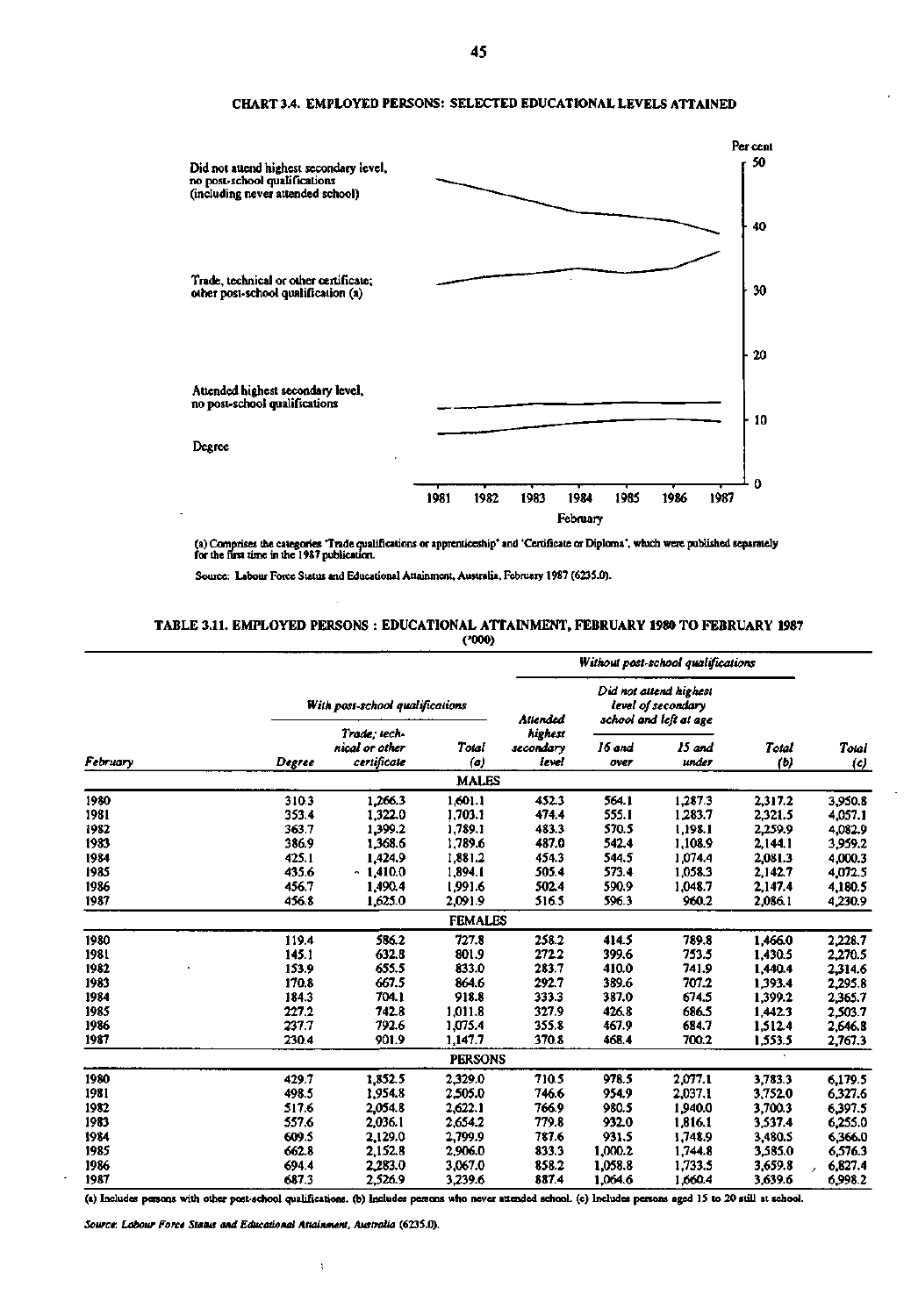| Age group<br>25-34<br><b>MALES</b><br>952.8<br>205.4<br>36.5<br>32.7<br>1,228.6<br><b>FEMALES</b><br>704.8<br>123.7<br>26.4 | 35.44<br>929.8<br>132.2<br>20.3<br>12.2<br>1,094.9<br>678.1<br>78.1<br>10.6 | 45-54<br>653.3<br>58.2<br>7.9<br>724.3<br>418.0<br>28.3 | 55 and<br>over<br>517.3<br>26.6<br>548.2<br>214.9<br>8.1 | Married<br>2,510.6<br>347.7<br>53.5<br>41.0<br>2,954.9<br>1,708.4 | Not-<br>married<br>1,277.0<br>261.6<br>63.0<br>43.5<br>1.649.4<br>988.6 | Total<br>3,787.6<br>609.4<br>116.6<br>84.5<br>4,604.2<br>2,697.1                                                                          |
|-----------------------------------------------------------------------------------------------------------------------------|-----------------------------------------------------------------------------|---------------------------------------------------------|----------------------------------------------------------|-------------------------------------------------------------------|-------------------------------------------------------------------------|-------------------------------------------------------------------------------------------------------------------------------------------|
|                                                                                                                             |                                                                             |                                                         |                                                          |                                                                   |                                                                         |                                                                                                                                           |
|                                                                                                                             |                                                                             |                                                         |                                                          |                                                                   |                                                                         |                                                                                                                                           |
|                                                                                                                             |                                                                             |                                                         |                                                          |                                                                   |                                                                         |                                                                                                                                           |
|                                                                                                                             |                                                                             |                                                         |                                                          |                                                                   |                                                                         |                                                                                                                                           |
|                                                                                                                             |                                                                             |                                                         |                                                          |                                                                   |                                                                         |                                                                                                                                           |
|                                                                                                                             |                                                                             |                                                         |                                                          |                                                                   |                                                                         |                                                                                                                                           |
|                                                                                                                             |                                                                             |                                                         |                                                          |                                                                   |                                                                         |                                                                                                                                           |
|                                                                                                                             |                                                                             |                                                         |                                                          |                                                                   |                                                                         |                                                                                                                                           |
|                                                                                                                             |                                                                             |                                                         |                                                          |                                                                   |                                                                         |                                                                                                                                           |
|                                                                                                                             |                                                                             |                                                         |                                                          |                                                                   |                                                                         |                                                                                                                                           |
|                                                                                                                             |                                                                             |                                                         |                                                          |                                                                   |                                                                         |                                                                                                                                           |
|                                                                                                                             |                                                                             |                                                         |                                                          | 200.7                                                             | 202.4                                                                   | 403.1                                                                                                                                     |
|                                                                                                                             |                                                                             | 4.9                                                     |                                                          | 37.3                                                              | 43.0                                                                    | 80.2                                                                                                                                      |
| 13.7                                                                                                                        | 8.5                                                                         | ۰                                                       | ٠                                                        | 18.8                                                              | 28.2                                                                    | 47.0                                                                                                                                      |
| 871.9                                                                                                                       | 775.9                                                                       | 454.4                                                   | 225.5                                                    | 1,970.0                                                           | 1,266.2                                                                 | 3,236.3                                                                                                                                   |
| <b>PERSONS</b>                                                                                                              |                                                                             |                                                         |                                                          |                                                                   |                                                                         |                                                                                                                                           |
|                                                                                                                             |                                                                             | 1,071.3                                                 |                                                          |                                                                   | 2,265.6                                                                 | 6,484.6                                                                                                                                   |
|                                                                                                                             | 210.3                                                                       | 86.5                                                    | 34.7                                                     | 548.4                                                             | 464.0                                                                   | 1,012.4                                                                                                                                   |
|                                                                                                                             | 30.9                                                                        | 12.7                                                    |                                                          | 90.8                                                              | 106.0                                                                   | 196.8                                                                                                                                     |
|                                                                                                                             | 20.8                                                                        | 6.1                                                     | ۰                                                        | 59.8                                                              | 71.8                                                                    | 131.6                                                                                                                                     |
|                                                                                                                             |                                                                             | 1,178.7                                                 | 773.6                                                    | 4,924.9                                                           | 2,915.6                                                                 | 7,840.5                                                                                                                                   |
|                                                                                                                             | 1,657.6<br>329.1<br>62.9<br>46.3<br>2,100.5                                 | 1,607.9<br>1,870.7                                      |                                                          | 732.2                                                             | 4,219.0                                                                 | (a) Excludes second jobs of multiple job holders. (b) Includes persons whose number of jobs held during the year could not be determined. |

#### **TABLE 3.12. PERSONS WHO WORKED AT SOME TIME DURING THE YEAR ENDING FEBRUARY 1987 NUMBER OF JOBS HELD DURING THE YEAR(a), AGE AND MARITAL STATUS**   $\mathbf{r}$

*Source: Labour Force Experience, Australia, During the Year Ending February 1987, Summary* **(6205.0).** 

J.

### **TABLE 3.13. PERSONS WHO HAD A JOB AT THE TIME OF THE SURVEY : DURATION OF CURRENT JOB FEBRUARY 1979 TO FEBRUARY 1987**

|                         | Survey conducted in February- |         |       |                |            |       |       |       |       |         |
|-------------------------|-------------------------------|---------|-------|----------------|------------|-------|-------|-------|-------|---------|
| Duration of current job | 1979(a)                       | 1980(a) | 1981  | 1982           | 1983       | 1984  | 1985  | 1986  |       | 1987(b) |
|                         |                               |         |       |                | —per cent— |       |       |       |       | (000)   |
|                         |                               |         |       | <b>MALES</b>   |            |       |       |       |       |         |
| Under 3 months          | 69                            | 6.6     | 9.2   | 8.7            | 7.6        | 8.6   | 9.0   | 9.4   | 9.4   | 400.6   |
| 3 and under 6 months    | 6.9                           | 5.3     | 5.6   | 5.8            | 4.0        | 44    | 4.4   | 4.8   | 5.2   | 222.9   |
| 6 and under 12 months   | 9.2                           | 8.6     | 8.3   | 8.4            | 7.2        | 6.4   | 7.3   | 7.6   | 8.1   | 345.3   |
| Total under 1 year      | 22.9                          | 20.5    | 23.1  | 23.0           | 18.8       | 19.4  | 20.8  | 21.8  | 22.7  | 968.8   |
| I and under 2 years     | 12.2                          | 12.5    | 12.6  | 12.2           | 13.0       | 10.1  | 11.6  | 12.7  | 10.6  | 451.0   |
| 2 and under 3 years     | 8.1                           | 8.8     | 8.7   | 9.2            | 12.0       | 11.3  | 9.4   | 9.1   | 8.2   | 351.5   |
| 3 and under 5 years     | 14.9                          | 14.2    | 14.1  | 14.1           | 16.0       | 16.2  | 15.7  | 13.7  | 11.3  | 482.1   |
| 5 years and over        | 41.9                          | 43.9    | 41.6  | 41.5           | 40.3       | 43.0  | 42.5  | 42.7  | 47.0  | 2,002.1 |
| Total                   | 100.0                         | 100.0   | 100.0 | 100.0          | 100.0      | 100.0 | 100.0 | 100.0 | 100.0 | 4.261.7 |
|                         |                               |         |       | <b>FEMALES</b> |            |       |       |       |       |         |
| Under 3 months          | 8.0                           | 7.8     | 11.3  | 10.7           | 9.0        | 10.2  | 11.2  | 11.7  | 11.7  | 332.1   |
| 3 and under 6 months    | 7.8                           | 62      | 6.7   | 7.2            | 5.3        | 5.6   | 65    | 7.0   | 6.8   | 193.0   |
| 6 and under 12 months   | 11.8                          | 11.4    | 10.8  | 10.0           | 9.0        | 8.6   | 8.9   | 10.0  | 10.2  | 288.8   |
| Total under 1 year      | 27.6                          | 25.3    | 28.8  | 28.0           | 23.3       | 24.5  | 26.5  | 28.6  | 28.7  | 813.9   |
| 1 and under 2 years     | 15.7                          | 15.8    | 16.0  | 15.2           | 15.8       | 13.9  | 14.5  | 15.3  | 14.1  | 398.9   |
| 2 and under 3 years     | 10.7                          | 11.2    | 9.6   | 10.7           | 14.4       | 12.7  | 10.8  | 10.7  | 10.6  | 299.3   |
| 3 and under 5 years     | 17.1                          | 17.1    | 15.8  | 15.1           | 16.7       | 17.0  | 17.3  | 13.9  | 12.9  | 364.7   |
| 5 years and over        | 28.8                          | 30.5    | 29.9  | 31.1           | 29.8       | 31.9  | 30.9  | 31.5  | 33.4  | 947.0   |
| Total                   | 100.0                         | 100.0   | 100.0 | 100.0          | 100.0      | 100.0 | 100.0 | 100.0 | 100.0 | 2.832.6 |
|                         |                               |         |       | <b>PERSONS</b> |            |       |       |       |       |         |
| Under 3 months          | 7.3                           | 7.0     | 9.9   | 9.5            | 8.1        | 9.2   | 9.8   | 10.3  | 10.3  | 732.8   |
| 3 and under 6 months    | 7.2                           | 5.6     | 6.0   | 6.3            | 4.5        | 4.9   | 5.2   | 5.7   | 5.9   | 415.9   |
| 6 and under 12 months   | 10.1                          | 9.6     | 9.2   | 9.0            | 7.9        | 7.3   | 7.9   | 8.5   | 8.9   | 634.1   |
| Total under 1 year      | 24.6                          | 22.3    | 25.1  | 24.8           | 20.5       | 21.3  | 22.9  | 24.5  | 25.1  | 1.782.7 |
| I and under 2 years     | 13.4                          | 13.7    | 13.8  | 13.3           | 14.0       | 11.6  | 12.7  | 13.7  | 12.0  | 849.9   |
| 2 and under 3 years     | 9.0                           | 9.7     | 9.0   | 9.8            | 12.9       | 11.8  | 10.0  | 9.8   | 9.2   | 650.7   |
| 3 and under 5 years     | 15.7                          | 15.3    | 14.7  | 14.4           | 16.2       | 16.5  | 16.4  | 13.7  | 11.9  | 846.8   |
| 5 years and over        | 37.3                          | 39.0    | 37.3  | 37.6           | 36.4       | 38.8  | 38.1  | 38.3  | 41.6  | 2.949.2 |
| Total                   | 100.0                         | 100.0   | 100.0 | 100.0          | 100.0      | 100.0 | 100.0 | 100.0 | 100.0 | 7,094.4 |

(a) For persons in the survey who were working at the end of the previous calendar year, time in job held at end of previous calendar year. (b) Totals include persons whose<br>duration of current job could not be determined.

*Source: Labour Mobility, Australia, During the Year Ending February 1987, Summary* **(6208.0).** 

 $\mathcal{V}$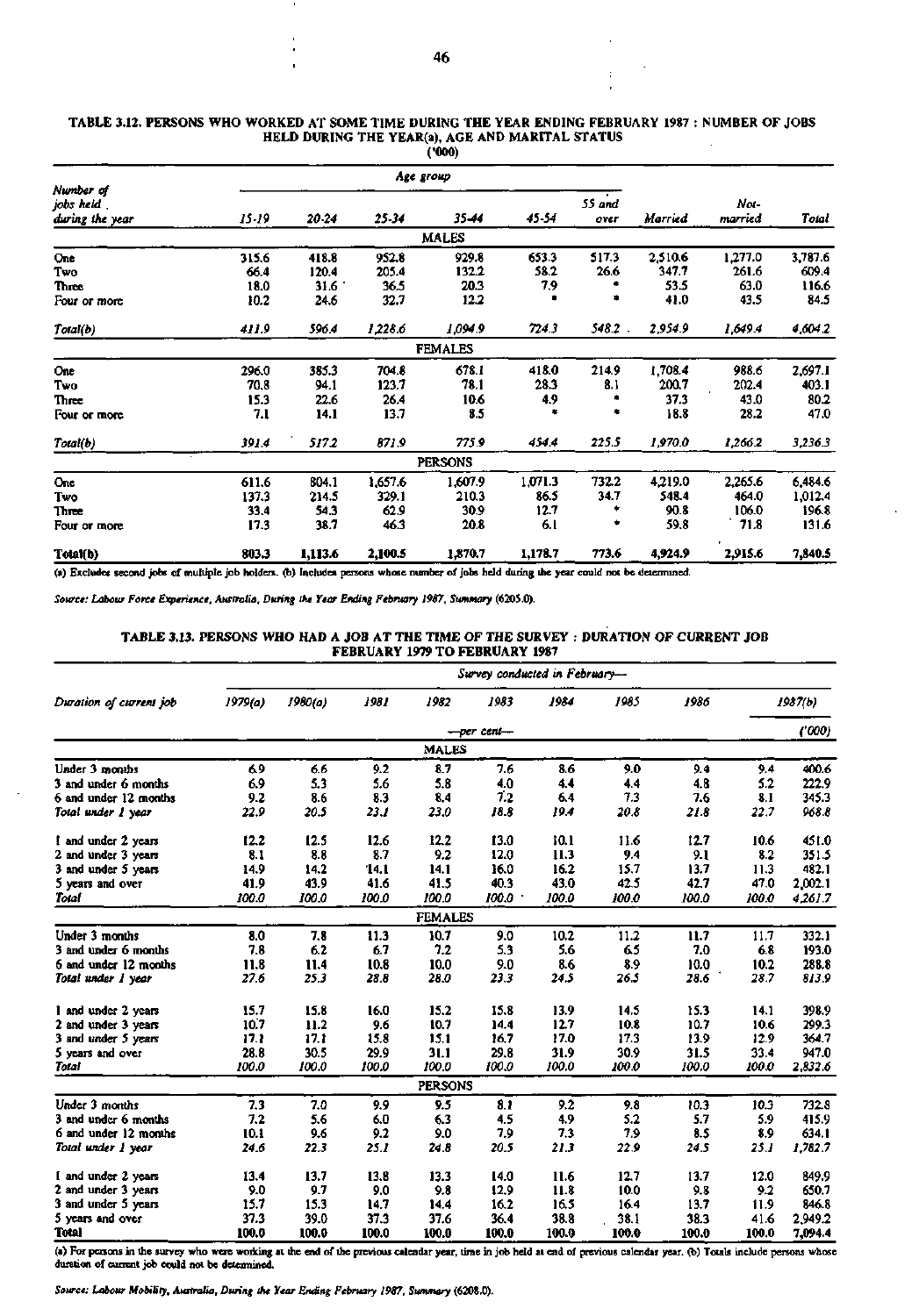|                                                  |                   |                            |                             | (2000)         |                           |                           |                           |                            |                         |         |
|--------------------------------------------------|-------------------|----------------------------|-----------------------------|----------------|---------------------------|---------------------------|---------------------------|----------------------------|-------------------------|---------|
|                                                  |                   |                            |                             |                | Duration of job left      |                           |                           |                            |                         |         |
|                                                  | Under 1 year      |                            |                             |                |                           |                           |                           |                            |                         |         |
| Reason for leaving job                           | Under<br>3 months | 3 and<br>under<br>6 months | 6 and<br>under<br>12 months | Total          | l and<br>urder<br>2 years | 2 and<br>urder<br>3 years | 3 and<br>under<br>5 years | 5 and<br>under<br>10 vears | 10 years<br>and<br>over | Total   |
|                                                  |                   |                            |                             | <b>MALES</b>   |                           |                           |                           |                            |                         |         |
| Employment reasons-                              |                   |                            |                             |                |                           |                           |                           |                            |                         |         |
| <b>Business changed location</b>                 | 6.8               | 5.7                        | 6.1                         | 18.6           | 11.7                      | 7.1                       | 9.0                       | 7.4                        | 7.7                     | 61.4    |
| Better business or job                           | 50.9              | 29.0                       | 46.7                        | 126.6          | 42.6                      | 28.7                      | 36.4                      | 29.0                       | 14.8                    | 278.1   |
| To start own business                            | ۰                 | ۰                          | 6.1                         | 10.0           | ٠                         | 4.5                       | 66                        | 7.9                        | ۰,                      | 36.9    |
| Laid off(a)                                      | 48.7              | 36.4                       | 33.1                        | 118.3          | 36.2                      | 18.9                      | 20.4                      | 16.4                       | 17.0                    | 227.2   |
| Job was fixed term(b)                            | 48.2              | 19.2                       | 13.8                        | 81.2           | 4.5                       | ٠                         | ۰.                        | ٠                          |                         | 96.0    |
| Unsatisfactory conditions(c)                     | 21.5              | 15.4                       | 22.9                        | 59.9           | 18.2                      | 79                        | 8.7                       | 6.2                        | ۰                       | 104.6   |
| Own ill health or injury                         | 7.8               | ٠                          | 6.3                         | 18.0           | ۰                         | ۰                         | ۰                         | 6.4                        | 8.5                     | 43.4    |
| Multiple job holder                              | ٠                 | ۰                          |                             | ٠              | ٠                         | ۰                         | ۰                         | ٠                          | ٠                       |         |
| Other reasons                                    | 40.0              | 14.8                       | 24.5                        | 79.2           | 27.0                      | 23.9                      | 22.3                      | 23.9                       | 41.8                    | 218.1   |
| Total(d)                                         | 225.9             | <i>127.0</i>               | 160.1                       | 513.1          | 148.3                     | 98.3                      | 109.6                     | 99.6                       | 99.0                    | 1.067.9 |
|                                                  |                   |                            |                             | <b>FEMALES</b> |                           |                           |                           |                            |                         |         |
|                                                  |                   |                            |                             |                |                           |                           |                           |                            |                         |         |
| Employment reasons-<br>Business changed location | 4.7               | ۰                          | 7.2                         | 14.4           | 6.4                       | ۰                         | 4.7                       | ۰                          | *                       | 34.3    |
| Better business or job                           | 39.0              | 19.1                       | 26.5                        | 84.6           | 29.7                      | 19.6                      | 21.6                      | 12.3                       | ۰                       | 172.0   |
| To start own business                            | ٠                 | ۰                          | ٠                           |                | ٠                         | ٠                         |                           |                            | ۰                       | ٠       |
|                                                  | 34.2              | 17.1                       | 20.6                        | 71.8           | 21.1                      | 11.7                      |                           | 8.8                        | *                       | 130.8   |
| Laid off(a)                                      | 70.1              | 16.0                       | 14.9                        | 101.0          | 6.7                       | ۰                         | 13.2<br>*                 | ۰                          | ė                       |         |
| Job was fixed term(b)                            |                   |                            |                             | 45.0           |                           |                           | 6.2                       |                            | ۰                       | 117.7   |
| Unsatisfactory conditions(c)                     | 16.6              | 13.4                       | 14.9                        |                | 14.0                      | 4.6                       |                           | 6.3                        | ۰                       | 77.3    |
| Own ill health or injury                         | 7.6               | 6.5                        | 7.0                         | 21.0<br>٠      | 7.6<br>٠                  | 6.2<br>٠                  | 6.5                       | 5.8<br>۰                   |                         | 50.0    |
| Multiple job holder                              |                   |                            |                             |                |                           |                           |                           |                            |                         |         |
| Other reasons                                    | 38.4              | 27.3                       | 32.9                        | 98.6           | 45.0                      | 29.5                      | 26.8                      | 31.5                       | 25.3                    | 256.7   |
| Total(d)                                         | 212.2             | 102.9                      | 125.6                       | 440.7          | 132.6                     | 79.8                      | 83.3                      | 72.9                       | 43.5                    | 852.7   |
|                                                  |                   |                            |                             | <b>PERSONS</b> |                           |                           |                           |                            |                         |         |
| Employment reasons-                              |                   |                            |                             |                |                           |                           |                           |                            |                         |         |
| Business changed location                        | 11.4              | 8.2                        | 13.4                        | 33.0           | 18.0                      | 10.5                      | 13.7                      | 10.0                       | 10.6                    | 95.8    |
| Better business or job                           | 89.8              | 48.1                       | 73.2                        | 211.2          | 72.3                      | 48.3                      | 58.0                      | 41.3                       | 19.1                    | 450.2   |
| To start own business                            | ۰                 | ٠                          | 7.0                         | 13.0           | 4.7                       | 6.5                       | 8.4                       | 9.4                        | ٠                       | 46.4    |
| Laid off(a)                                      | 82.9              | 53.5                       | 53.7                        | 190.1          | 57.3                      | 30.6                      | 33.6                      | 25.2                       | 21.2                    | 357.9   |
| Job was fixed term(b)                            | 118.3             | 35.2                       | 28.7                        | 182.2          | 11.2                      | 6.2                       | 4.6                       | 6.1                        | ۰<br>$\bullet$          | 213.7   |
| Unsatisfactory conditions(c)                     | 38.2              | 28.8                       | 37.9                        | 104.9          | 32.2                      | 12.5                      | 14.9                      | 12.4                       | 5.0                     | 181.9   |
| Own ill health or injury                         | 15.3              | 10.4                       | 13.2                        | 39.0           | 11.7                      | 9.3                       | 9.8                       | 12.2                       | 11.4                    | 93.4    |
| Multiple job holder                              |                   | ×                          | ٠                           |                |                           | ٠                         | ٠                         |                            | ٠                       | 5.9     |
| Other reasons                                    | 78.4              | 42.1                       | 57.4                        | 177.9          | 72.0                      | 53.4                      | 49.0                      | 55.4                       | 67.2                    | 474.9   |
| Total(d)                                         | 438.1             | 229.9                      | 285.7                       | 953.7          | 280.9                     | 178.1                     | 192.8                     | 172.6                      | 142.5                   | 1,920.5 |

### **TABLE 3.14. PERSONS WHO LEFT A JOB DURING THE YEAR ENDING FEBRUARY 1987 : REASON FOR LEAVING JOB AND DURATION OF JOB LEFT**

(a) Includes retrenched, made redundant and employer went out of business, (b) Duration of job was fixed on hiring and has expired, (c) Includes work conditions, transpon difficulties, unsuitable hours, etc. (d) Includes persons whose reason for leaving job could not be determined.

 $\overline{a}$ 

¥

l,

 $\hat{\mathbf{v}}$ 

*Source: Labour Mobility, Australia, During the Year Ending February 1987, Summary* **(6208.0).** 

 $\overline{\phantom{a}}$ 

 $\overline{\phantom{a}}$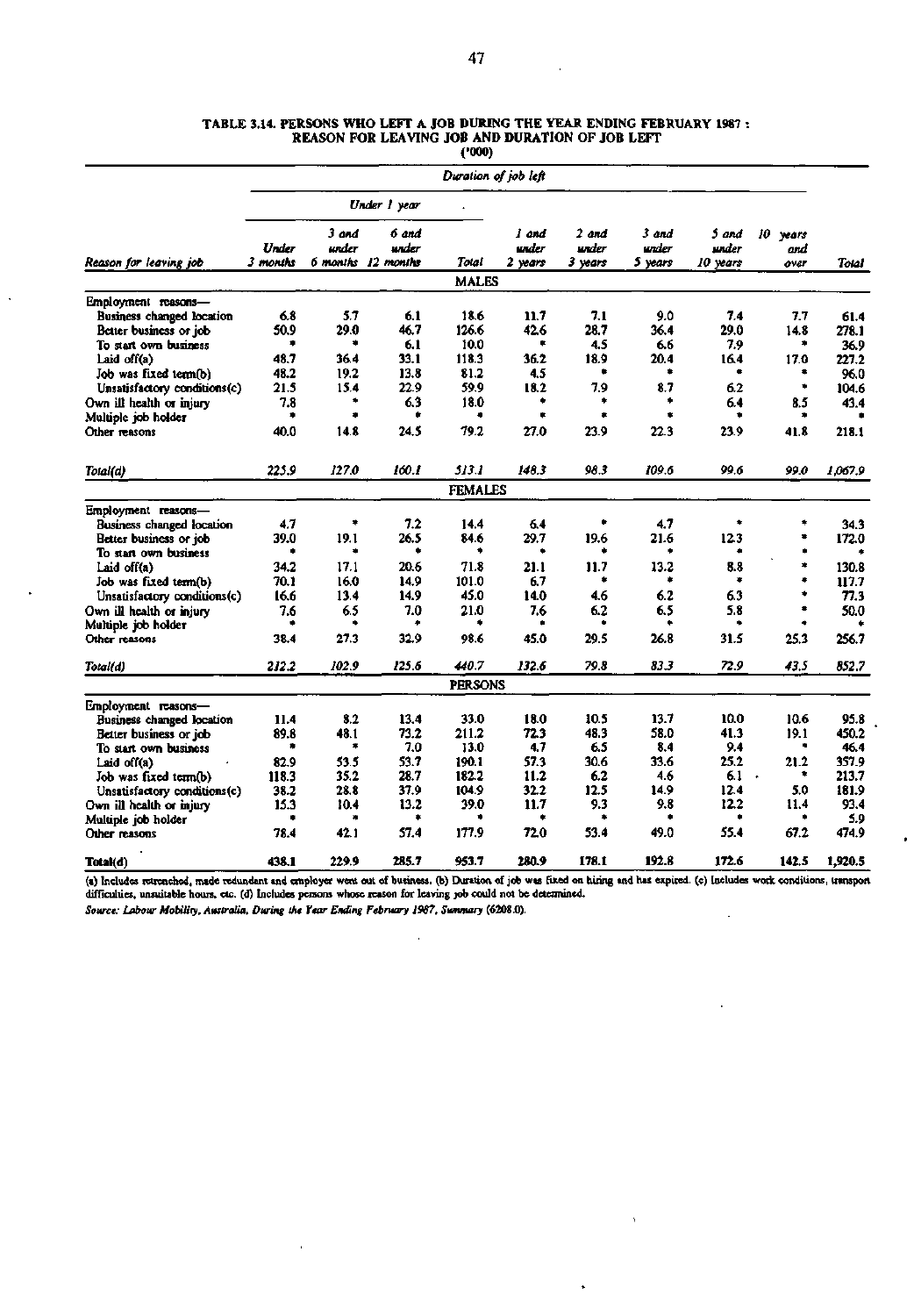

### **CHART 3.5. EMPLOYED WAGE AND SALARY EARNERS: PERCENTAGE GROWTH IN EACH SECTOR**

**(a) Excludes temporary Population Census Employees. Source: Employed Wage and Salary Earners, Australia (6248.0).** 

> **TABLE 3.1S. EMPLOYED WAGE AND SALARY EARNERS : SECTOR, JUNE 1977 TO JUNE 1987 (•000)**

|         |              | Public sector |                         |       |          |                   |           |  |  |  |
|---------|--------------|---------------|-------------------------|-------|----------|-------------------|-----------|--|--|--|
| June    | Commonwealth | State         | Northern<br>Terriory(a) | Local | Total(b) | Private<br>sector | Total     |  |  |  |
| 1977    | 388.8        | 952.5         | $\ddot{\phantom{0}}$    | 124.0 | 1.465.2  | 3,471.6           | 4,936.9   |  |  |  |
| 1978    | 402.1        | 968.2         | $\bullet$ $\bullet$     | 126.9 | 1,497.2  | 3.424.6           | 4.921.8   |  |  |  |
| 1979    | 395.9        | 981.8         | 9.9                     | 127.5 | 1.515.1  | 3,465.9           | 4,981.0   |  |  |  |
| 1980    | 396.5        | 991.3         | 14.1                    | 129.8 | 1.531.7  |                   |           |  |  |  |
| 1981    | 402.8        | 1,000.2       | 14.3                    | 130.2 | 1,547.5  |                   |           |  |  |  |
| 1982    | 402.1        | 1.009.8       | 14.2                    | 133.4 | 1,559.5  |                   | (c)       |  |  |  |
| 1983(d) | 409.2        | 1,020.6       | 14.3                    | 138.2 | 1.582.2  |                   |           |  |  |  |
| 1983(d) | 408.3        | 1,067.8       | 14.4                    | 143.2 | 1,633.8  | $\bullet$         | $\bullet$ |  |  |  |
| 1984    | 419.5        | r1.112.9      | $\cdot$ $\cdot$         | 154.3 | т1,686.7 | r3,446.1          | 5.132.8   |  |  |  |
| 1985    | 434.3        | r1.131.5      | $\ddot{\phantom{0}}$    | 154.7 | r1,720.4 | r3.661.3          | 5,381.8   |  |  |  |
| 1986(e) | 482.1        | r1.153.7      | $\bullet$ $\bullet$     | 157.1 | r1.792.9 | 13,845.7          | r5,638.6  |  |  |  |
| 1987    | 442.5        | 1,161.2       | $\ddot{\phantom{1}}$    | 156.6 | 1,760.3  | 3,989.6           | 5,749.9   |  |  |  |

**(a) The Northern Territory attained self-government on 1 July 1978. Employees of the Public Service of the Northern Territory are included in the category Commonwealth Government far periods prior to this date. From July 1983 Northem Territory Government employees are included in State Government estimates, (b) Excludes members of permanent defence forces and employees of overseas embassies, consulates, etc. (c) The private employment series based on payroll tax data was suspended after April 1980 pending the introduction of the quarterly Survey of Employment and Earnings in the September quarter 1983. (d) Public sector employment was derived from various administrative sources up until the introduction of the quarterly Survey of Employment and Earnings. Data for June 1983 are provided on old and new bases for comparison, (e) Includes temporary Population Census employees.** 

*Source: Civilian Employees, Australia, June 1966 to June 1979* **(6214.0);** *Civilian Employees, Australia* **(6213.0);** *Employed Wage and Salary Earners, Australia* **(6248.0).** 

**48** 

ţ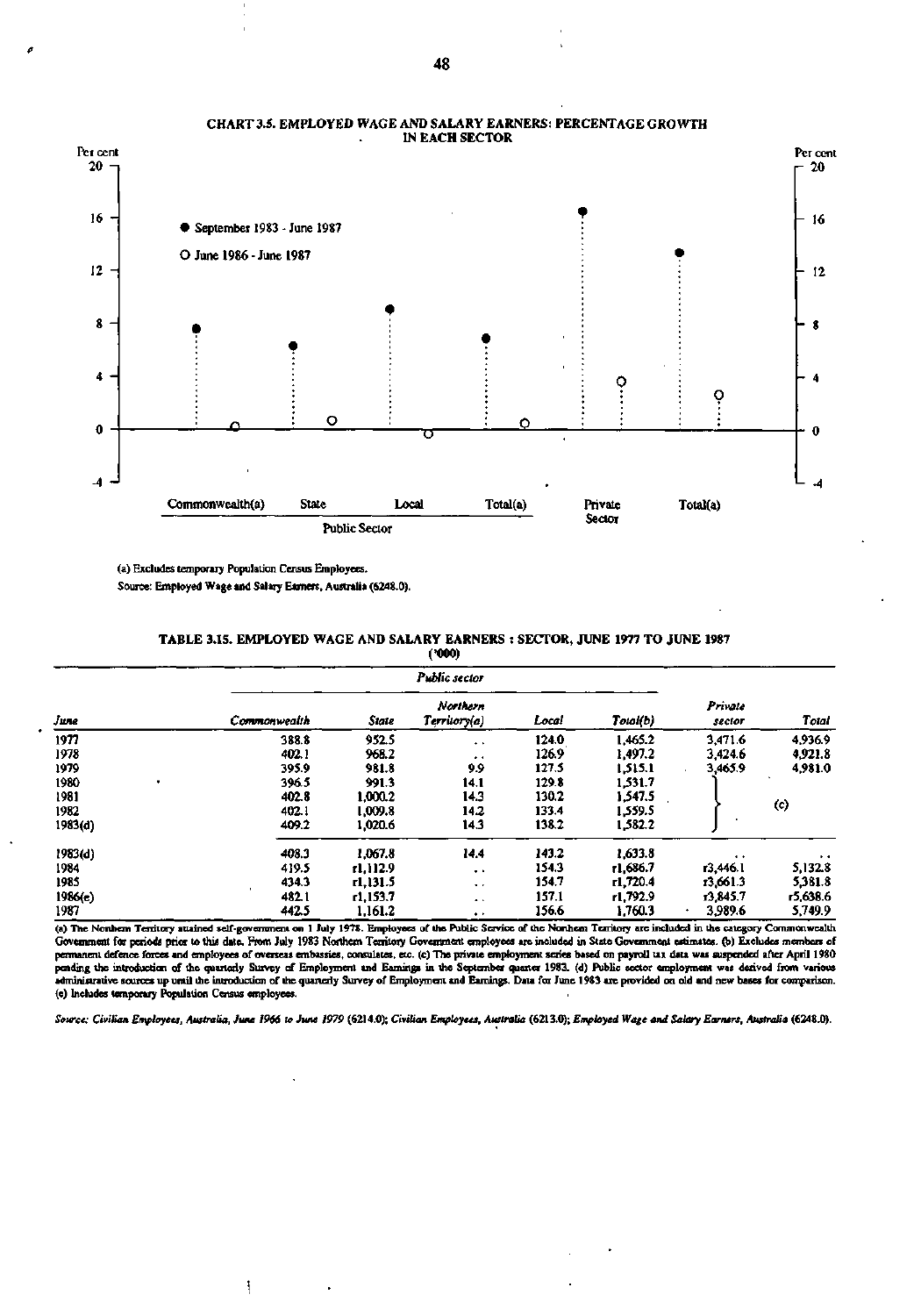

### **CHART 3.6. EMPLOYED WAGE AND SALARY EARNERS: PRIVATE** SECTOR, INDUSTRIES, **PROPORTION OF EMPLOYEES BY EMPLOYER** UNIT SIZE, MAY 1987

Source: Employed Wage and Salary Earners, Australia (6248.0).

### **CHART 3.7. EMPLOYED WAGE AND SALARY EARNERS: FULL-TIME AND PART-TIME EMPLOYEES AS A PERCENTAGE OF TOTAL, INDUSTRIES, MAY 1987**



Source: Employed Wage and Salary Earners, Australia (6248.0).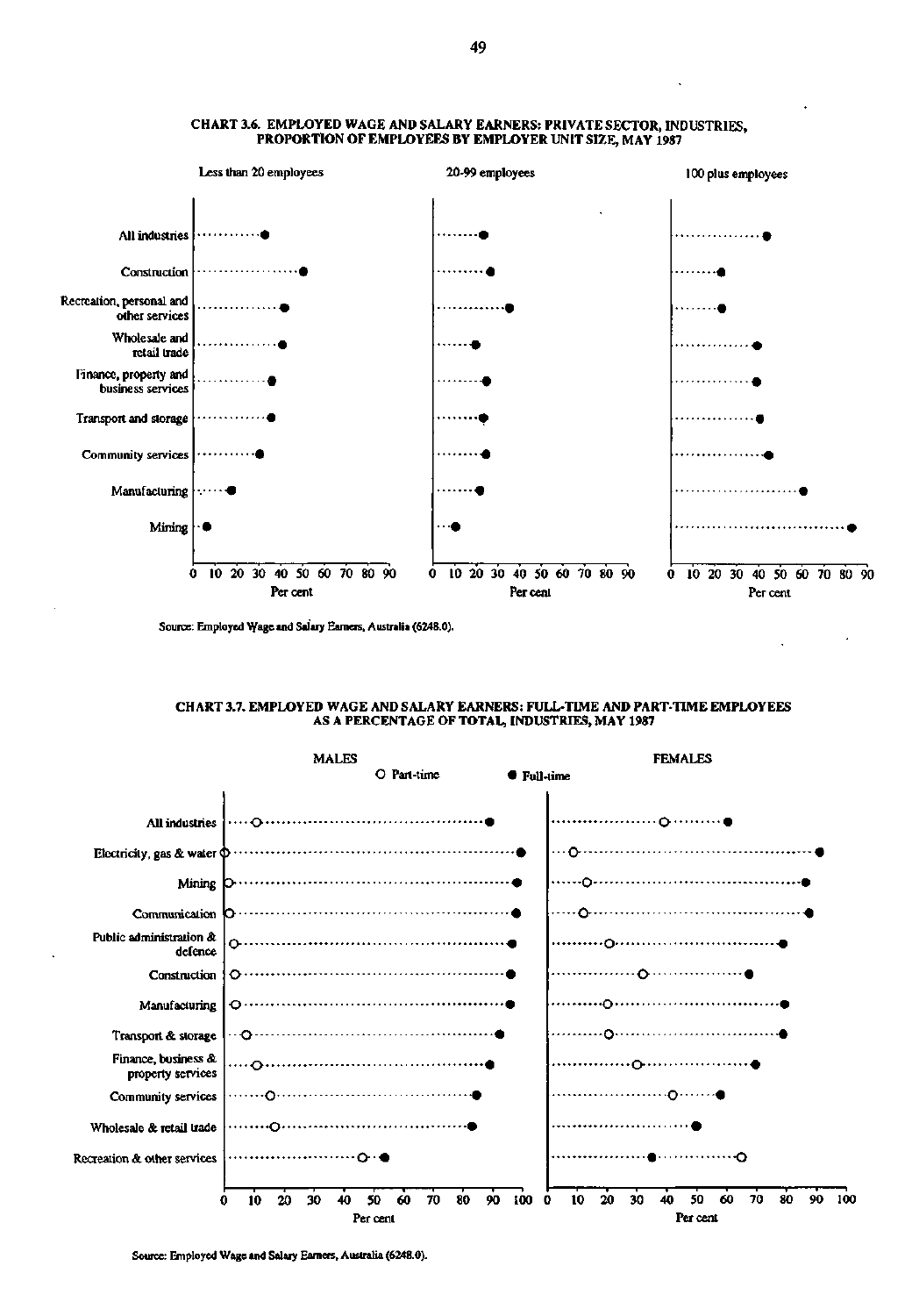

### **CHART 3.8 EMPLOYED WAGE AND SALARY EARNERS: SECTOR AND INDUSTRY MAY 1987**

**(a) Excludes private households employing staff, (b) Excludes members of the permanent defence forces and employees of overseas embassies, consulates, etc** 

**Source: Employed Wage and Salary Earners, Australia (6248.0).** 

## **TABLE 3.16. EMPLOYED WAGE AND SALARY EARNERS : SECTOR AND INDUSTRY, MAY 1987**

|                                            |         | <b>Public sector</b> |               | Private sector |         | Total          |         |  |
|--------------------------------------------|---------|----------------------|---------------|----------------|---------|----------------|---------|--|
| Industry                                   | Males   | <b>Females</b>       | Males         | Females        | Males   | <b>Females</b> | Persons |  |
| Mining                                     | 6.9     | 0.3                  | 69.7          | 7.2            | 76.6    | 7.4            | 84.0    |  |
| Manufacturing                              | 43.3    | 6.3                  | 731.1         | 279.7          | 774.4   | 286.0          | 1,060.4 |  |
| Electricity, gas and water                 | 115.1   | 13.0                 | 5.0           | 0.5            | 120.0   | 13.5           | 133.6   |  |
| Construction                               | 39.7    | 5.4                  | 181.2         | 32.5           | 220.9   | 37.9           | 258.8   |  |
| Wholesale and retail trade                 | 3.3     | 1.9                  | 603.8         | 529.2          | 607.2   | 531.1          | 1.138.2 |  |
| Transport and storage                      | 130.2   | 16.3                 | 108.3         | 35.2           | 238.5   | 51.4           | 289.9   |  |
| Communication                              | 104.4   | 32.3                 | 0.3           | 0.3            | 104.6   | 32.6           | 137.2   |  |
| Finance, property and business services    | 48.8    | 57.7                 | 275.7         | 309.2          | 324.5   | 367.0          | 691.5   |  |
| Public administration and defence(a)       | 195.9   | 119.9                | $\sim$ $\sim$ | . .            | 195.9   | 119.9          | 315.8   |  |
| Community services                         | 321.9   | 456.6                | 111.0         | 329.3          | 432.9   | 785.9          | 1,218.8 |  |
| Health                                     | 77.1    | 204.6                | 35.5          | 182.6          | 112.6   | 387.2          | 499.8   |  |
| <b>Education</b>                           | 159.6   | 218.5                | 26.2          | 65.4           | 185.8   | 283.9          | 469.7   |  |
| Welfare and other community services       | 85.2    | 33.4                 | 49.3          | 81.3           | 134.5   | 114.8          | 249.3   |  |
| Recreation, personal and other services(b) | 12.9    | 12.1                 | 175.6         | 218.9          | 188.5   | 230.9          | 419.5   |  |
| All Industries(c)                          | 1.029.5 | 723.2                | 2.261.7       | 1.742.0        | 3.291.1 | 2,465.2        | 5,756.4 |  |

**('000)** 

**(a) Excludes members of permanent defence forces and employees of overseas embassies, consulates, etc. (b) Excludes private households employing staff, (c) Includes, for the public sector, 7,100 males and 1,500 females in agriculture, forestry, fishing and hunting; similar data for the private sector are not collected.** 

*Source: Employed Wage and Salary Earners, Australia, June Quarter 1987* **(6248.0).**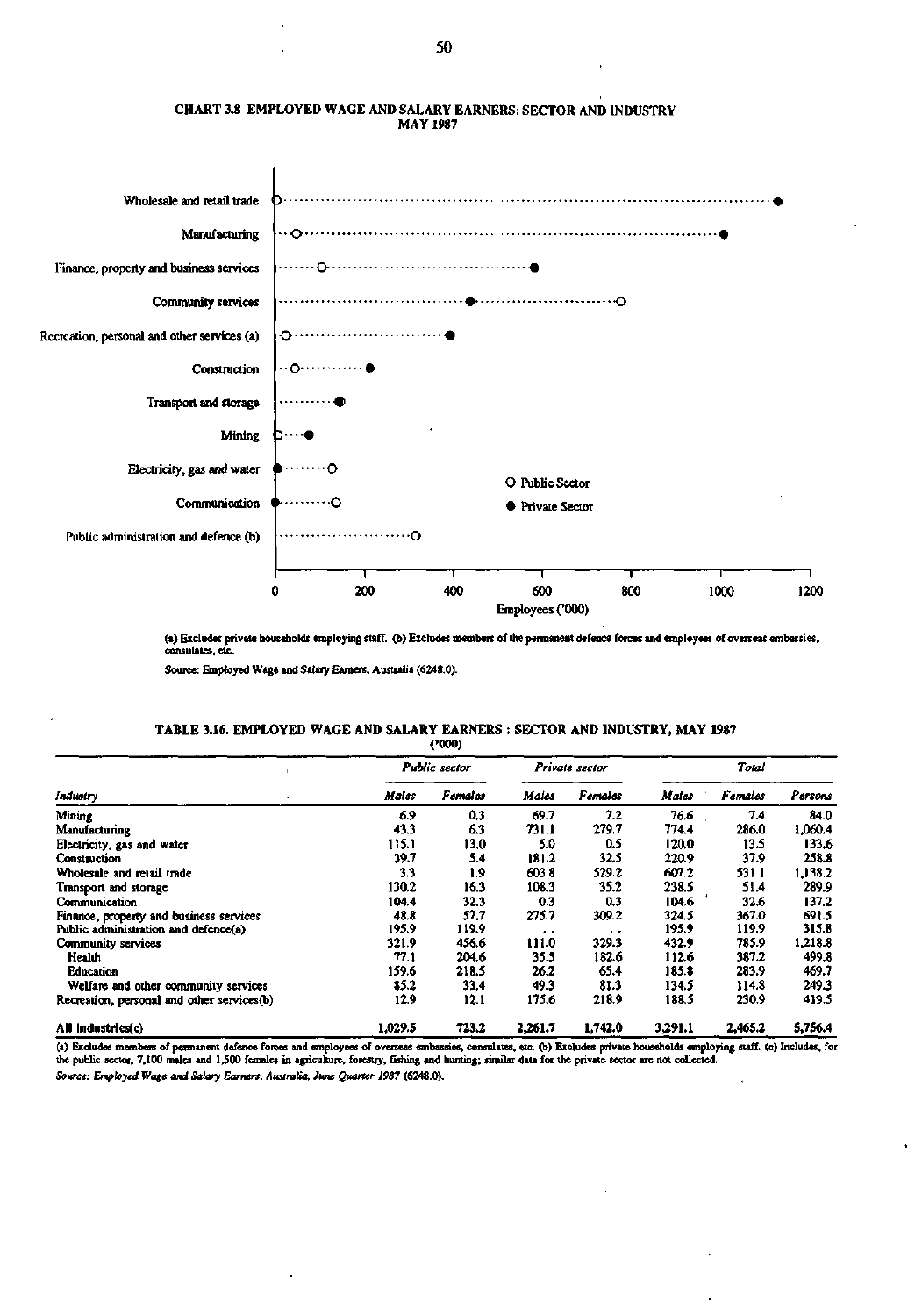

**Source: Multiple Jobholding, Australia, August 1987 (6216.0).** 

### **TABLE 3.17. MULTIPLE JOBHOLDERS : SECOND JOBS AS A PROPORTION OF TOTAL JOBS(a) BY INDUSTRY AUGUST 1975 TO AUGUST 1985**

|                                            | (per cent) |      |      |      |      |             |         |         |  |
|--------------------------------------------|------------|------|------|------|------|-------------|---------|---------|--|
|                                            | August     |      |      |      |      | August 1985 |         |         |  |
| Industry division                          | 1975       | 1977 | 1979 | 1981 | 1983 | Males       | Females | Persons |  |
| Agriculture, forestry, fishing and hunting | 7.4        | 6.9  | 7.0  | 6.8  | 6.3  | 7.7         | 6.2     | 7.3     |  |
| Manufacturing                              | 1.3        | 0.9  | 0.8  | 0.6  | 0.9  | 0.8         |         | 0.9     |  |
| Construction                               | 1.7        | 1.2  | 1.6  | 1.3  | 1.4  | 1.4         |         | 1.6     |  |
| Wholesale and retail trade                 | 2.7        | 2.1  | 2.4  | 2.3  | 2.3  | 2.8         | 3.2     | 3.0     |  |
| Transport and storage                      | 2.2        | 2.2  | 2.2  | 2.3  | 1.6  | 1.6         |         | 1.5     |  |
| Finance, property and business services    | 4.3        | 33   | 2.6  | 2.8  | 2.6  | 27          | 2.3     | 2.5     |  |
| Community services                         | 4.0        | 3.5  | 3.2  | 3.7  | 3.8  | 4.0         | 3.9     | 4.0     |  |
| Recreation, personal and other services    | 12.2       | 10.4 | 13.4 | 8.3  | 8.9  | 14.9        | 8.0     | 11.1    |  |
| <b>Other</b>                               | 0.8        |      | 0.8  | 0.7  | 0.5  | 0.7         | ٠       | 0.9     |  |
| <b>Total</b>                               | 33         | 2.8  | 3.0  | 2.7  | 2.8  | 3.0         | 3.5     | 3.2     |  |

**(a) The sum of all employed persons whose main job was in the relevant industry division plus those multiple jobholders whose second job was in the same industry division.**  *Source: Multiple Jobholding, Australia, August 1985* **(6216.0).**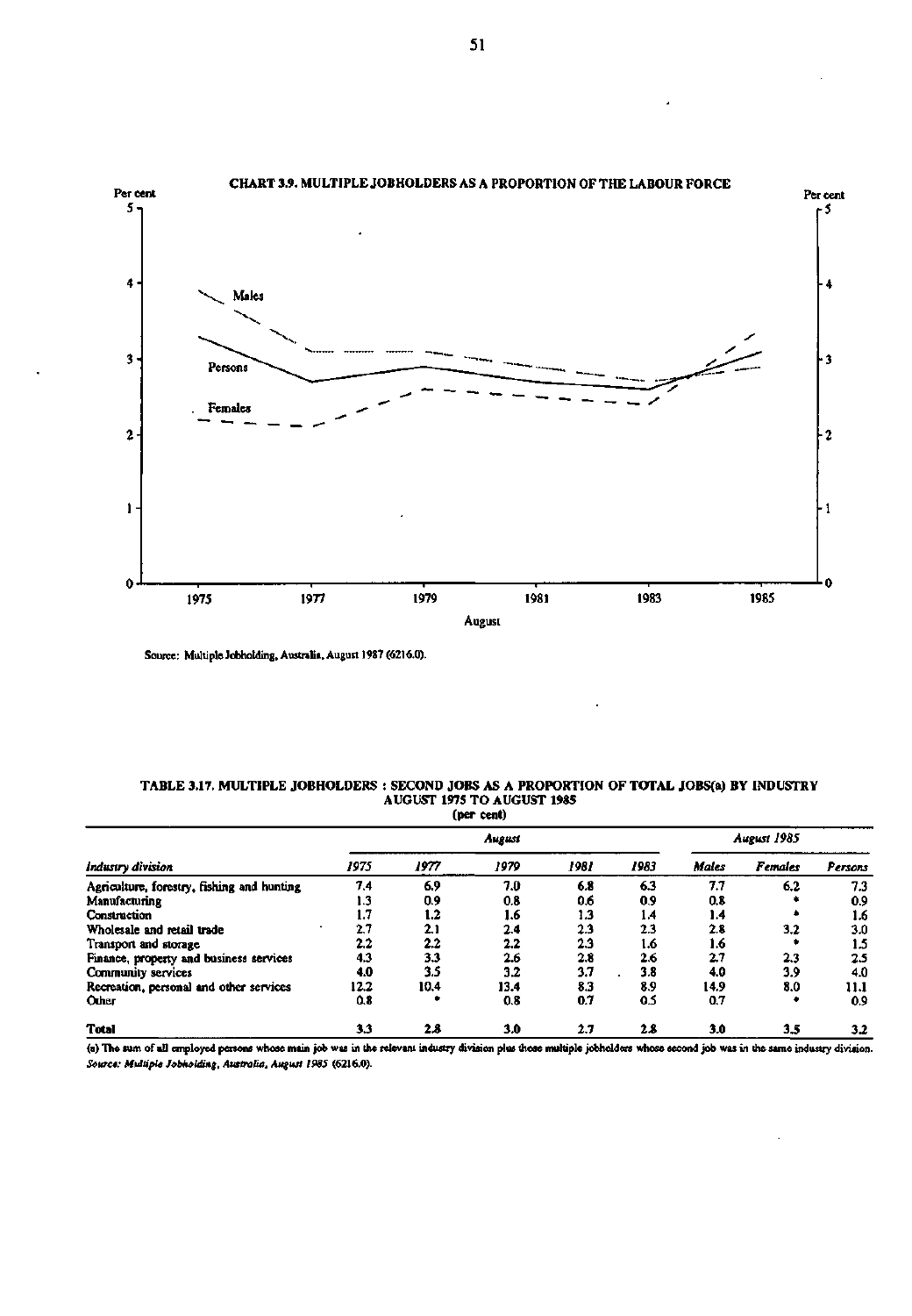

# **CHART 3.10. EMPLOYED LEAVERS, AGED 15-24(a) BY INDUSTRY**

(a) Estimates for May 1977 are for persons aged 15 to 25. (b) Estimate for males 1977 subject to sampling variability too high for<br>most practical uses. (c) Comprises construction; mining; electricity, gas and water; public

**Source: Transition from Education to Work, Australia, May 1987 (6227.0).** 

### **TABLE 3.18. EMPLOYED LEAVERS(a) AGED 15 TO 64 : INDUSTRY, FULL-TIME OR PART-TIME STATUS AND TYPE OF EDUCATIONAL INSTITUTION ATTENDED FULL-TIME IN 1986 MAY 1987**

| (1000)                                     |                         |                |         |                           |                |         |       |         |         |
|--------------------------------------------|-------------------------|----------------|---------|---------------------------|----------------|---------|-------|---------|---------|
|                                            | Attended school in 1986 |                |         | Attended tertiary in 1986 |                |         | Total |         |         |
|                                            | Males                   | <b>Females</b> | Persons | Males                     | <b>Females</b> | Persons | Males | Females | Persons |
| Industry—                                  |                         |                |         |                           |                |         |       |         |         |
| Agriculture, forestry, fishing and hunting | 6.1                     |                | 7.3     |                           | ۰              | 4.1     | 8.3   |         | 11.3    |
| Manufacturing                              | 17.5                    | 5.9            | 23.4    | 73                        | ٠              | 10.8    | 24.8  | 9.3     | 34.1    |
| Construction                               | 7.6                     |                | 8.2     | 5.1                       |                | 5.3     | 12.7  |         | 13.5    |
| Wholesale and retail trade                 | 25.7                    | 25.9           | 51.6    | 7.6                       | 8.3            | 15.9    | 33.4  | 34.2    | 67.6    |
| Transport and storage; communication       |                         |                |         |                           |                | 4.1     | 4.6   |         | 7.2     |
| Finance, property and business services    | 7.0                     | 11.7           | 18.7    | 7.2                       | 10.4           | 17.6    | 14.2  | 22.0    | 36.2    |
| Community services                         |                         | 7.4            | 10.6    | 12.1                      | 19.6           | 31.7    | 15.3  | 27.0    | 42.3    |
| Recreation, personal and other services    | 4.5                     | 7.2            | 11.7    |                           | 4.9            | 8.0     | 7.6   | 12.2    | 19.7    |
| Other(b)                                   | 4.6                     |                | 66      | 4.7                       | 4.3            | 9.1     | 9.4   | 6.3     | 15.7    |
| Full-time or part-time status-             |                         |                |         |                           |                |         |       |         |         |
| Full-time workers                          | 69.1                    | 49.1           | 118.2   | 47.4                      | 42.0           | 89.4    | 116.5 | 91.1    | 207.6   |
| Part-time workers                          | 8.6                     | 14.3           | 22.9    | 5.1                       | 12.1           | 17.2    | 13.7  | 26.4    | 40.1    |
| <b>Total</b>                               | 77.7                    | 63.4           | 141.1   | 52.5                      | 54.1           | 106.6   | 130.2 | 117.5   | 247.7   |

**(a) For definition see Appendix 2. (b) Comprises mining; electricity, gas and water, and public administration and defence.** 

*Source: Transition from Education to Work, Australia, May 1987* **(6227.0).**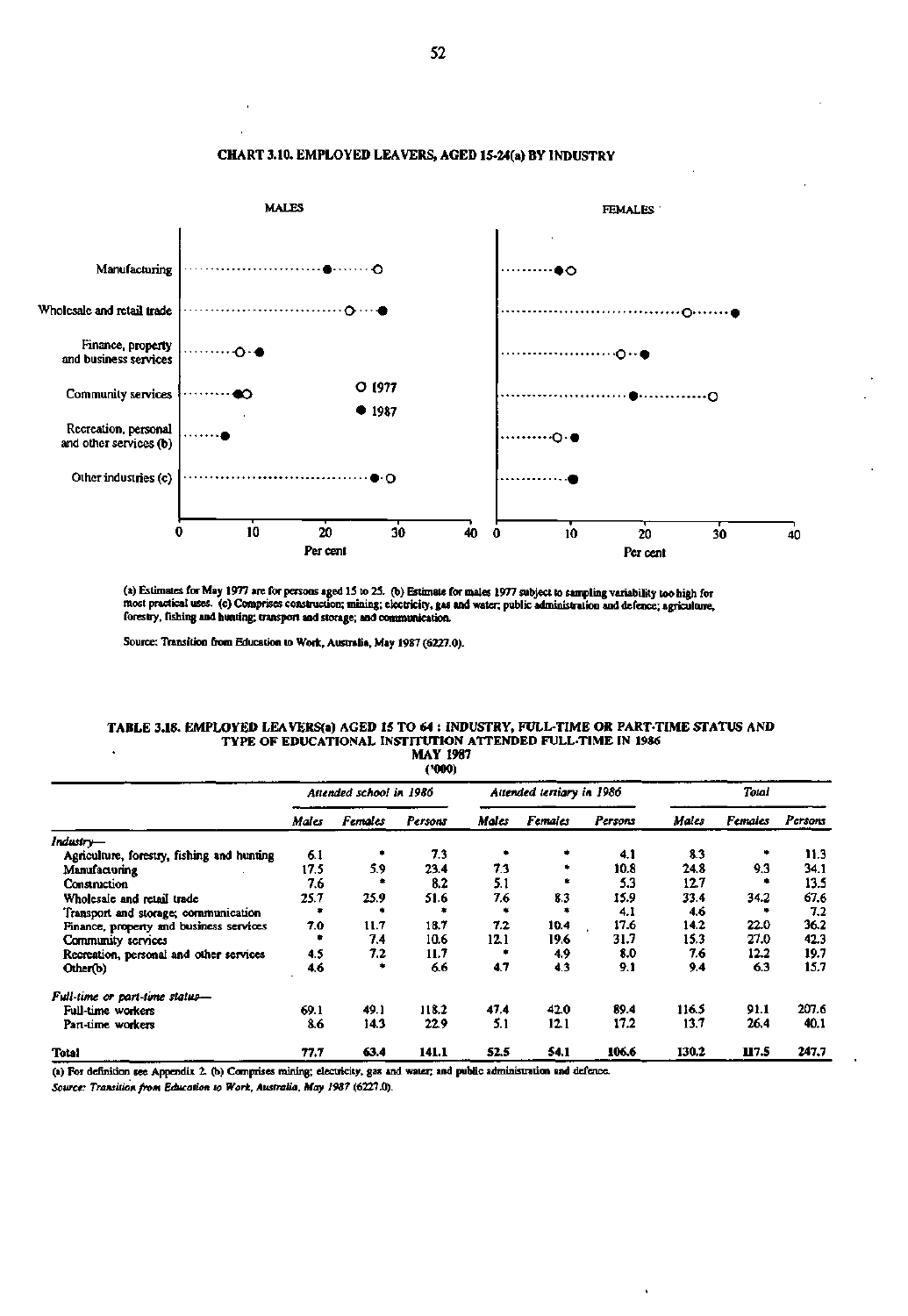|                                                                                |            |             | Year of apprenticeship |            |              |
|--------------------------------------------------------------------------------|------------|-------------|------------------------|------------|--------------|
|                                                                                | First      | Second      | Third                  | Fowth(a)   | Total        |
| State-                                                                         |            |             |                        |            |              |
| N.S.W.                                                                         | 12.8       | 14.0        | 10.1                   | 8.6        | 45.4         |
| Vic.                                                                           | 11.9       | 13.7        | 9.7                    | 7,0        | 42.3         |
| Qld                                                                            | 5.4        | 3.7         | 5.0                    | 4.5        | 18.6         |
| S.A.                                                                           | 2.9        | 3.9         | 2.6                    | 2.1        | 11.5         |
| W.A.                                                                           | 2.8.       | 3.5         | 3.7                    | 3.4        | 13.4         |
| Tas.                                                                           | 1.2        |             | 1.5<br>۰               |            | 4.5<br>٠     |
| N.T.                                                                           | ۰          | ۰           | ۰                      | ٠          | ٠            |
| A.C.T.                                                                         |            |             |                        |            |              |
| Age—                                                                           |            |             |                        |            |              |
| $15-19$                                                                        | 36.3       | 33.9        | 22.0                   | 11.0       | 103.3        |
| 15                                                                             |            |             |                        |            |              |
| 16                                                                             | 13.2       | 3.6         | ۰                      |            | 16.8         |
| 17                                                                             | 12.6       | 11.2        |                        |            | 25.8         |
| 18                                                                             | 6.1        | 14.7        | 8.3                    |            | 30.5         |
| 19                                                                             | ۰          | 4.5         | 12.0                   | 9.3        | 127.4        |
| 20-24<br>25-34                                                                 | ۰<br>٠     | 5.6         | 10.5<br>٠              | 15.6<br>۰  | 34.3<br>٠    |
| Birthplace-                                                                    |            |             |                        |            |              |
| Bom in Australia                                                               | 37.0       | 36.6        | 30.2                   | 23.7       | 127.4        |
| Bom outside Australia                                                          |            | 3.6         | ۰                      | 3.6        | 12.3         |
| Whether attended an educational institution                                    |            |             |                        |            |              |
| and type of educational institution<br>attended in 1986-                       |            |             |                        |            |              |
| Attended                                                                       | 3.19       | 32.7        | 28.3                   | 21.3       | 114.3        |
| School                                                                         | 27.5       |             |                        |            | 30.1         |
| Tertiary                                                                       | 4.4        | 30.2        | 28.3                   | 21.3       | 84.2         |
| Did not attend                                                                 | 7.1        | 7.5         | 5.1                    | 5.8        | 25.4         |
| Age at time of leaving full-time education-<br>Attending full-time at May 1987 | ۰          | ۰           | ۰                      | ۰          | 6.0          |
| Not attending full-time at May 1987                                            | 37.6       | 37,3        | 30.7                   | 26.2       | 131.8        |
| $15-19$                                                                        | 37.0       | 36.6        | 30.3                   | 25.6       | 129.4        |
| 15                                                                             | 12.2       | 9.4         | 5.7                    | 6.3        | 33.6         |
| 16                                                                             | 14.2       | 15.7        | 13.7                   | 10.8       | 54.4         |
| 17                                                                             | 7.3        | 9.5         | 6.7                    | 4.1        | 27.5         |
| 18                                                                             | ۰          |             | ٠                      | 3.5        | 11.0         |
| 19                                                                             | ۰          |             | ٠                      |            |              |
| Other(b)                                                                       | ۰          |             | ۰                      | ۰          | ۰            |
| Not asked(c)                                                                   |            |             | ٠                      | ۰          |              |
| Type of school last attended-<br>Government/state                              | 33.5       | 30.7        | 25.5                   | 20.3       | 110.0        |
| Non-government                                                                 | 5.4        | $\pmb{8.8}$ | 7.0                    | 6.3        | 27.6         |
| Not asked(d)                                                                   | ٠          | ٠           | ٠                      | ٠          |              |
| Industry-                                                                      |            |             |                        |            |              |
| Manufacturing                                                                  | 9.2        | 12.0        | 9.8                    | 7.3        | 38.3         |
| Electricity, gas and water                                                     | ٠          |             | ٠                      | ۰          | 4.2          |
| Construction                                                                   | $6.2\,$    | 8.3         | 8.0                    | 5.2        | 27.7         |
| Wholesale and retail trade                                                     | 10.2       | 7.8         | 7.0                    | 5.6        | 30.5         |
| Community services                                                             | ٠          |             | ۰                      |            | 4.7          |
| Recreation, personal and other services<br>Other(e)                            | 7.0<br>3.7 | 6.0<br>3.6  | 4.1                    | 3.6<br>3.8 | 19.1<br>15.2 |
| Sector-                                                                        |            |             |                        |            |              |
| Government                                                                     | 5.1        | 4.5         | 4.9                    | 3.8        | 18.2         |
| Non-government(f)                                                              | 33.9       | 35.7        | 28.4                   | 23.5       | 121.5        |
| Total                                                                          | 39.0       | 40.2        | 33.3                   | 27.2       | 139.7        |

**(a) Includes a small number of fifth year apprentices, (b) Comprises persons who left at age 10 to 14 or 20 to 34. (c) Persons aged 25 to 34 who were not full-time students in 1986 were not asked the age at which they left full-time education, (d) Comprises persons aged 25 to 34. (e) Includes agriculture, forestry, fishing and hunting; mining; transport and storage; communication; finance, property and business services; and public administration and defence, (f) Includes a small number of persons for whom sector could not be determined.** 

 $\hat{\mathcal{A}}$ 

*Source: Transition from Education to Work, Australia, May 1987* **(6227.0).**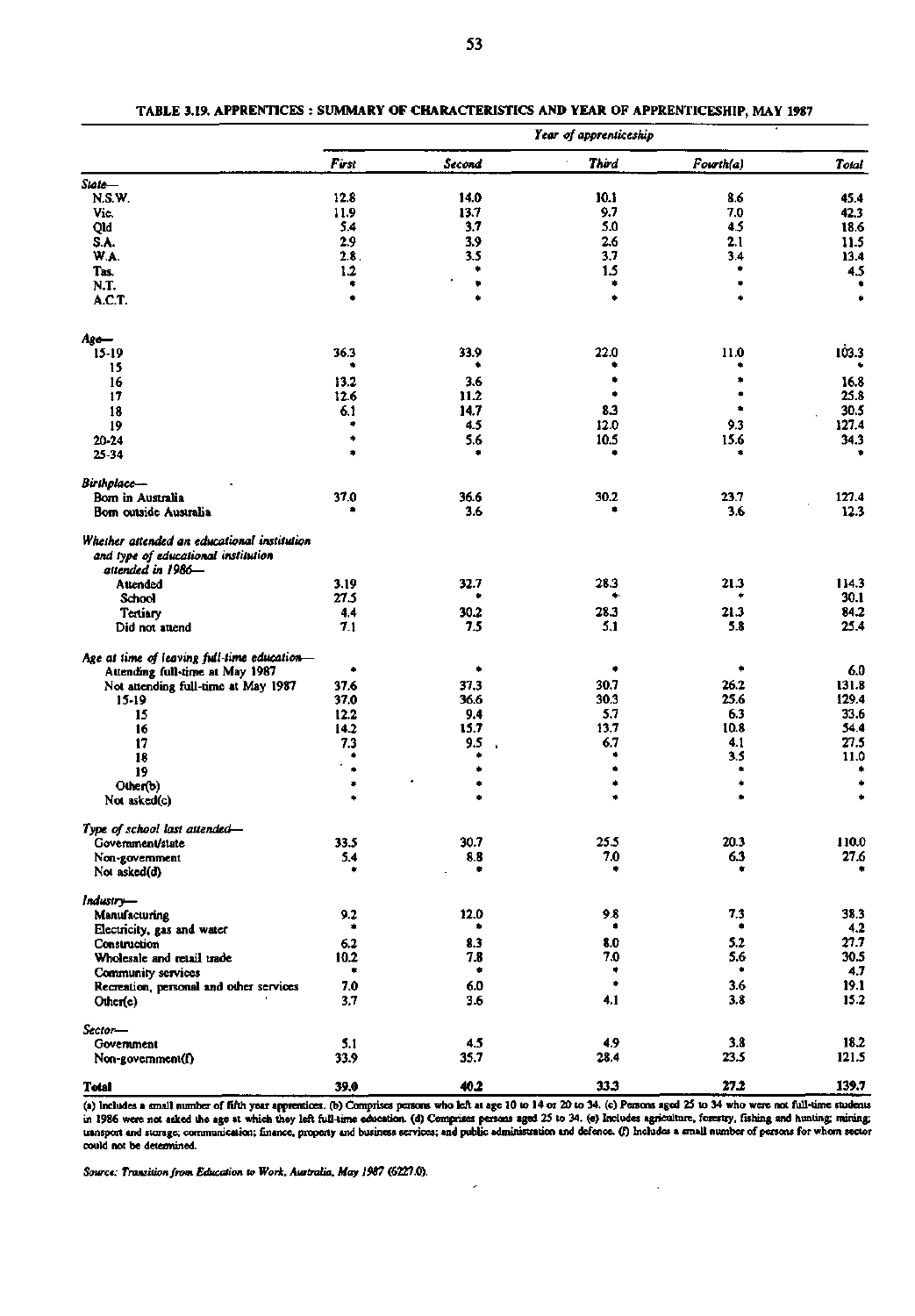|  | TABLE 3.20. APPRENTICES: FIELD OF TRADE AND YEAR OF APPRENTICESHIP, MAY 1987 |
|--|------------------------------------------------------------------------------|
|  |                                                                              |

**(\*000)** 

|                             | Year of apprenticeship |              |              |           |       |  |  |
|-----------------------------|------------------------|--------------|--------------|-----------|-------|--|--|
| Field of trade              | First                  | Second       | <b>Third</b> | Fourth(a) | Total |  |  |
|                             |                        | <b>MALES</b> |              |           |       |  |  |
| Metal fitting and machining | 3.5                    | 4.8          | 4,0          |           | 15.2  |  |  |
| Other metal                 | 3.6                    |              |              |           | 9.9   |  |  |
| Electrical and electronics  |                        | 5.9          | 5.5          | 4.9       | 19.3  |  |  |
| <b>Building</b>             | 5.8                    | 6.6          | 6.5          | 4.8       | 23.8  |  |  |
| Printing                    |                        |              |              |           | 4.2   |  |  |
| Vehicle                     | 6.1                    | 5.8          |              | 4.8       | 19.2  |  |  |
| Food                        | 3.8                    |              |              |           | 9.4   |  |  |
| Hairdressing                |                        |              |              |           |       |  |  |
| Other                       | 65                     | 5.6          | 5.7          |           | 20.5  |  |  |
| Total                       | 33.6                   | 35.3         | 30.0         | 23.8      | 122.8 |  |  |
|                             |                        | PERSONS(b)   |              |           |       |  |  |
| Metal fitting and machining | 3.5                    | 4.8          | 4.0          |           | 15.2  |  |  |
| Other metal                 | 3.6                    |              |              |           | 9.9   |  |  |
| Electrical and electronics  |                        | 6.1          | 5.5          | 5.1       | 19.7  |  |  |
| <b>Building</b>             | 5.8                    | 6.6          | . 6.7        | 5.0       | 24.1  |  |  |
| <b>Printing</b>             |                        |              |              |           | 4.5   |  |  |
| Vehicle                     | 6.1                    | 5.9          |              | 4.8       | 19.3  |  |  |
| Food                        | 4.1                    |              |              |           | 10.9  |  |  |
| Hairdressing(c)             | 4.8                    | 3.6          |              |           | 13.7  |  |  |
| Other                       | 7.2                    | 6.1          | 6.5          |           | 22.4  |  |  |
| <b>Total</b>                | 39.0                   | 40.2         | 33.3         | 27.2      | 139.7 |  |  |

(a) Includes a small number of fith year apprentices, (b) Includes 16,900 females, (c) Includes 12,500 females.

**Source** *Transition from Education to Work, Australia. May 1987* **(6227.0).** 

l,

**TABLE 3.21. CIVILUN POPULATION AGED 15 AND OVER : LABOUR FORCE STATUS, WHETHER FULLY EMPLOYED OR UNDEREMPLOYED, MAY 1985** 

 $\overline{a}$ 

 $\sim$   $\alpha$ 

 $\ddot{\phantom{a}}$ 

 $\mathfrak{c}^{\pm}$ 

|                                      | Males   | Females    | Persons  |  |  |  |  |
|--------------------------------------|---------|------------|----------|--|--|--|--|
|                                      | $-000-$ |            |          |  |  |  |  |
| Civilian population aged 15 and over | 5,868.0 | 6,059.3    | 11,927.4 |  |  |  |  |
| Not in the labour force              | 1,424.0 | 3.263.5    | 4,687.4  |  |  |  |  |
| In the labour force                  | 4,444.0 | 2,795.9    | 7,239.9  |  |  |  |  |
| Unemployed                           | 361.8   | 245.9      | 607.7    |  |  |  |  |
| Employed                             | 4.082.3 | 2,550.0    | 6,632.3  |  |  |  |  |
| Fully employed                       | 4,005.2 | 2,400.3    | 6,405.5  |  |  |  |  |
| Part-time                            | 197.4   | 808.5      | 1,005.8  |  |  |  |  |
| <b>Full-time</b>                     | 3,807.9 | 1,591.9    | 5,399.7  |  |  |  |  |
| Underemployed                        | 77.1    | 149.7      | 226.7    |  |  |  |  |
| Part-time                            | 58.5    | 141.1      | 199.6    |  |  |  |  |
| Had been looking for work with more  |         |            |          |  |  |  |  |
| hours(a) and were available to start |         |            |          |  |  |  |  |
| such work within four weeks          | 31.0    | 59.8       | 90.8     |  |  |  |  |
| Other                                | 27.5    | 81.3       | 108.8    |  |  |  |  |
| Full-time                            | 18.5    | 8.6        | 27.1     |  |  |  |  |
|                                      |         | —per cent— |          |  |  |  |  |
| Unemployment rate                    | 8.1     | 8.8        | 8.4      |  |  |  |  |
| Underemployment rate                 | 1.7     | 5,4        | 3.1      |  |  |  |  |
| Underwillsation rate                 | 9,9     | 14.1       | 115      |  |  |  |  |

(a) At some time during the four weeks up to the end of survey week.

 $\Delta \phi = 0.0000$ 

*Source: Underemployed Workers, Australia, May 1985* **(6265.0).**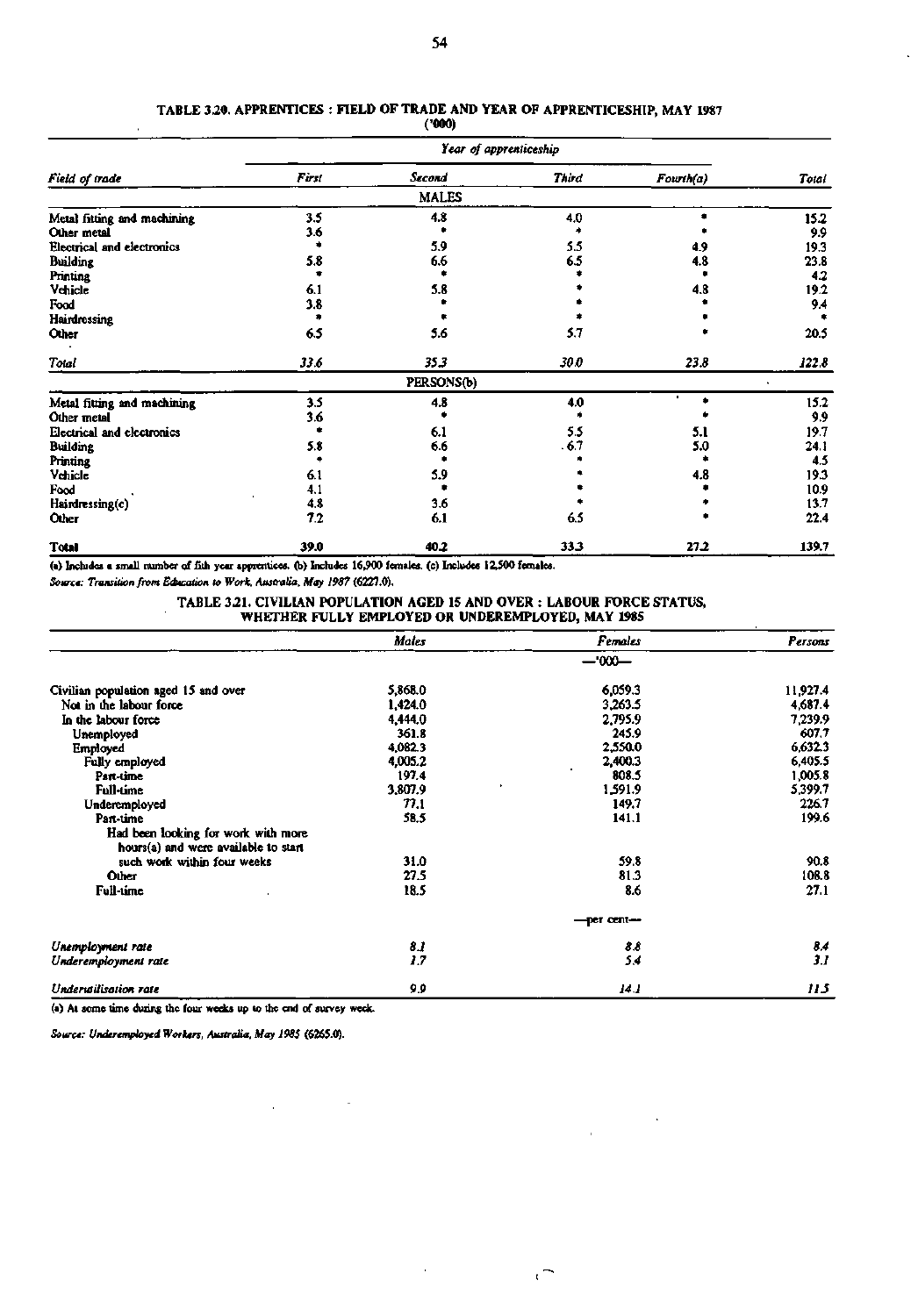| August  |       | Females   |              | Underemployment rate |                |         |  |
|---------|-------|-----------|--------------|----------------------|----------------|---------|--|
|         | Males |           | Persons      | Males                | <b>Females</b> | Persons |  |
|         |       | $-7000 -$ | — per cent — |                      |                |         |  |
| 1977    | 52.2  | 68.9      | 121.2        | 1.3                  | 3.0            | 1.9     |  |
| 1978    | 72.2  | 95.6      | 167.9        | 1.8                  | 4.1            | 2.6     |  |
| 1979    | 73.2  | 88.7      | 161.9        | 1.8                  | 3.8            | 2.5     |  |
| 1980    | 82.9  | 111.5     | 194.4        | 2.0                  | 4.5            | 2.9     |  |
| 1981    | 76.0  | 101.2     | 177.3        | 1.8                  | 4.1            | 2.6     |  |
| 1982    | 101.8 | 128.6     | 230.4        | 2.4                  | 5.1            | 3,4     |  |
| 1983    | 114.0 | 151.8     | 265.9        | 2.6                  | 5.9            | 3.8     |  |
| 1984    | 98.8  | 144.5     | 243.3        | 2.2                  | 5.4            | 3.4     |  |
| 1985    | 87.5  | 145.3     | 232.8        | 2.0                  | 5.2            | 3.2     |  |
| 1986(a) | 106.5 | 164.9     | 271.4        | 2.4                  | 5.6            | 3.6     |  |
| 1987    | 123.3 | 190.5     | 313.8        | 2.7                  | 6.2            | 4.1     |  |

**TABLE** *322.* **UNDEREMPLOYMENT AND UNDEREMPLOYMENT RATES, AUGUST 1977 TO AUGUST 1986** 

**(a) Estimates from August 1986 are based on a revised definition introduced in April 1986. See paragraph 25 of Appendix 3 for further information.** 

*Source: Employment, Underemployment and Unemployment, Australia* **(6246.0);** *The Labour Force, Australia* **(6203.0).** 



**CHART 3.11. UNDEREMPLOYMENT, FULL-TIME AND PART-TIME STATUS** 

**IIndicates break in series. Estimates from August 1986 are based on a revised definition introduced in April 1986. ' See Appendix 3 for further information.** 

**Source: Employment, Underemployment and Unemployment, Australia, 1966-1983 (6246.0); The Labour Force, Australia (6203.0).**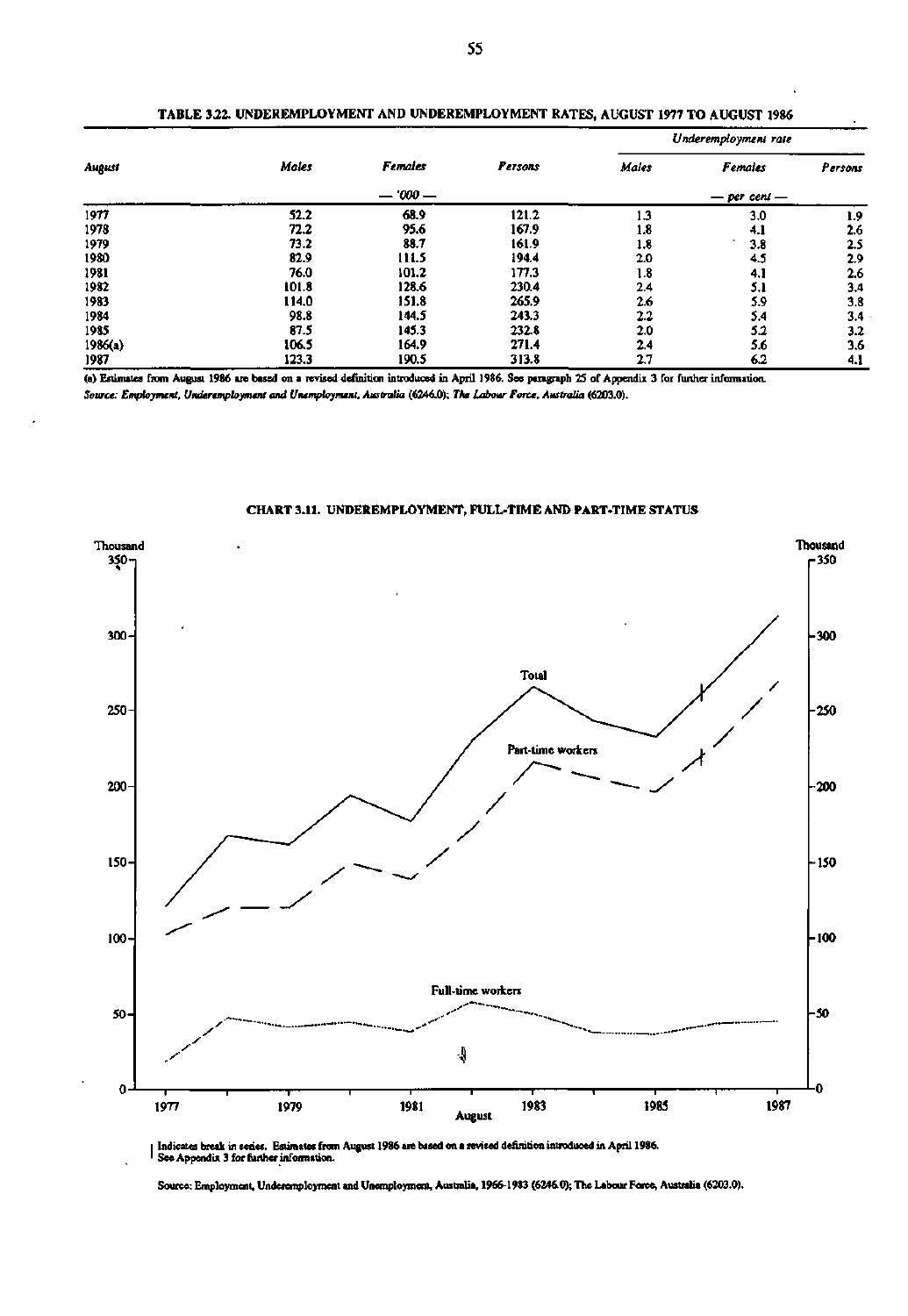|                                            | Underemployed workers |                     |         |            | Fully employed workers |                  |                       |       |
|--------------------------------------------|-----------------------|---------------------|---------|------------|------------------------|------------------|-----------------------|-------|
|                                            | <b>Males</b>          | Females<br>--'000-- | Persons | (per cent) | Males                  | Females<br>-000- | Persons<br>(per cent) |       |
| Age group (years)-                         |                       |                     |         |            |                        |                  |                       |       |
| 15-19                                      | 16.5                  | 27.7                | 44.2    | 19.5       | 316.1                  | 283.0            | 599.1                 | 9.4   |
| 20-24                                      | 11.7                  | 18.3                | 30.0    | 13.2       | 504.2                  | 401.6            | 905.8                 | 14.1  |
| 25-34                                      | 21.8                  | 36.4                | 58.1    | 25.6       | 1.090.2                | 642.7            | 1.732.9               | 27.1  |
| 35-44                                      | 12.4                  | 43.6                | 56.0    | 24.7       | 963.4                  | 582.1            | 1.545.5               | 24.1  |
| 45 and over                                | 14.7                  | 23.7                | 38.4    | 16.9       | 1,131.4                | 490.9            | 1,622.3               | 25.3  |
| Family status-                             |                       |                     |         |            |                        |                  |                       |       |
| Member of a family                         | 61.1                  | 124.4               | 185.5   | 81.8       | 3.336.9                | 1,951.3          | 5.288.2               | 82.6  |
| Husband or wife                            | 34.5                  | 82.1                | 116.6   | 51.4       | 2.591.9                | 1,367.9          | 3.959.8               | 61.8  |
| With children aged 0-14 present            | 21.1                  | 54.0                | 75.1    | 33.1       | 1,520.6                | 706.0            | 2.226.7               | 34.8  |
| Without children aged 0-14 present         | 13.4                  | 28.1                | 41.5    | 18.3       | 1,071.3                | 661.9            | 1,733.2               | 27.1  |
| Not-married family head                    | ۰                     | 12.3                | 13.9    | 6.1        | 57.0                   | 133.3            | 190.2                 | 3.0   |
| Child of family head                       | 23.6                  | 28.8                | 52.4    | 23.1       | 642.2                  | 426.6            | 1.068.9               | 16.7  |
| Other relative of family head              | ۰                     | ۰                   | ۰       | ۰          | 45.8                   | 23.5             | 69.3                  | 1.1   |
| Not a member of a family                   | 13.7                  | 15.9                | 29.7    | 13.1       | 498.8                  | 333.5            | 832.3                 | 13.0  |
| Not family coded                           | ٠                     | 9.4                 | 11.6    | 5.1        | 169.5                  | 115.5            | 285.0                 | 4.4   |
| Birthplace and year of arrival-            |                       |                     |         |            |                        |                  |                       |       |
| Bom in Australia                           | 58.5                  | 117.0               | 175.5   | 77.4       | 2,948.4                | 1,823.3          | 4.771.7               | 74.5  |
| Bom outside Australia                      | 18.6                  | 32.7                | 51.2    | 22.6       | 1,056.8                | 577.0            | 1,633.8               | 25.5  |
| Arrived before 1971                        | 11.2                  | 19.6                | 30.8    | 13.6       | 696.6                  | 350.1            | 1.046.7               | 16.3  |
| Arrived 1971-1985                          | 7.3                   | 13.1                | 20.4    | 9.0        | 360.2                  | 227.0            | 587.1                 | 9.2   |
| Born in main English speaking countries    | 6.4                   | 17.8                | 24.3    | 10.7       | 473.4                  | 275.6            | 749.0                 | 11.7  |
| Bom in other countries                     | 12.1                  | 14.8                | 26.9    | 11.9       | 583.4                  | 301.4            | 884.8                 | 13.8  |
| Industry-                                  |                       |                     |         |            |                        |                  |                       |       |
| Agriculture, forestry, fishing and hunting | 8.1                   | 8.0                 | 16.1    | 7.1        | 272.7                  | 101.1            | 373.7                 | 5.8   |
| Manufacturing                              | 3.1                   | 8.2                 | 16.3    | 7.2        | 836.7                  | 287.3            | 1,123.9               | 17.5  |
| Construction                               | 13.2                  | 5.0                 | 18.2    | 8.0        | 409.9                  | 58.0             | 468.0                 | 7.3   |
| Wholesale and retail trade                 | 15.1                  | 40.1                | 55.2    | 24.3       | 725.0                  | 542.4            | 1.267.5               | 19.8  |
| Transport and storage; communication       | 6.6                   | ۰                   | 9.7     | 4.3        | 409.4                  | 92.9             | 502.3                 | 7.8   |
| Finance, property and business services    | 7.6                   | 11.7                | 19.2    | 8.5        | 344.8                  | 290.1            | 634.9                 | 9.9   |
| Community services                         | 8.9                   | 39.6                | 48.6    | 21.4       | 415.1                  | 674.6            | 1.089.6               | 17.0  |
| Recreation, personal and other services    | 8.8                   | 31.4                | 40.2    | 17.7       | 183.7                  | 216.8            | 400.5                 | 6.3   |
| Other(a)                                   |                       | ٠                   |         | ۰          | 408.0                  | 137.1            | 545.1                 | 8.5   |
| Status of worker-                          |                       |                     |         |            |                        |                  |                       |       |
| Self-employed                              | 19.4                  | 16.5                | 35.8    | 15.8       | 439.6                  | 185.6            | 625.2                 | 9.8   |
| Wage and salary earners                    | 54.5                  | 129.8               | 184.3   | 81.3       | 3.318.1                | 2.100.1          | 5.418.2               | 84.6  |
| Employers/unpaid family helpers            |                       | ۰                   | 6.6     | 2.9        | 247.5                  | 114.7            | 362.2                 | 5.7   |
| Total                                      | 77.1                  | 149.7               | 226.7   | 100.0      | 4,005.2                | 2,400.3          | 6,405.5               | 100.0 |

### **TABLE 3.23. EMPLOYED PERSONS : COMPARATIVE PROFILE OF UNDEREMPLOYED AND FULLY EMPLOYED MAY 1985**

**(a) Comprises mining; electricity, gas and water; public administration and defence.** 

*Source: Underemployed Workers, Australia. May 1985* **(626S.0).**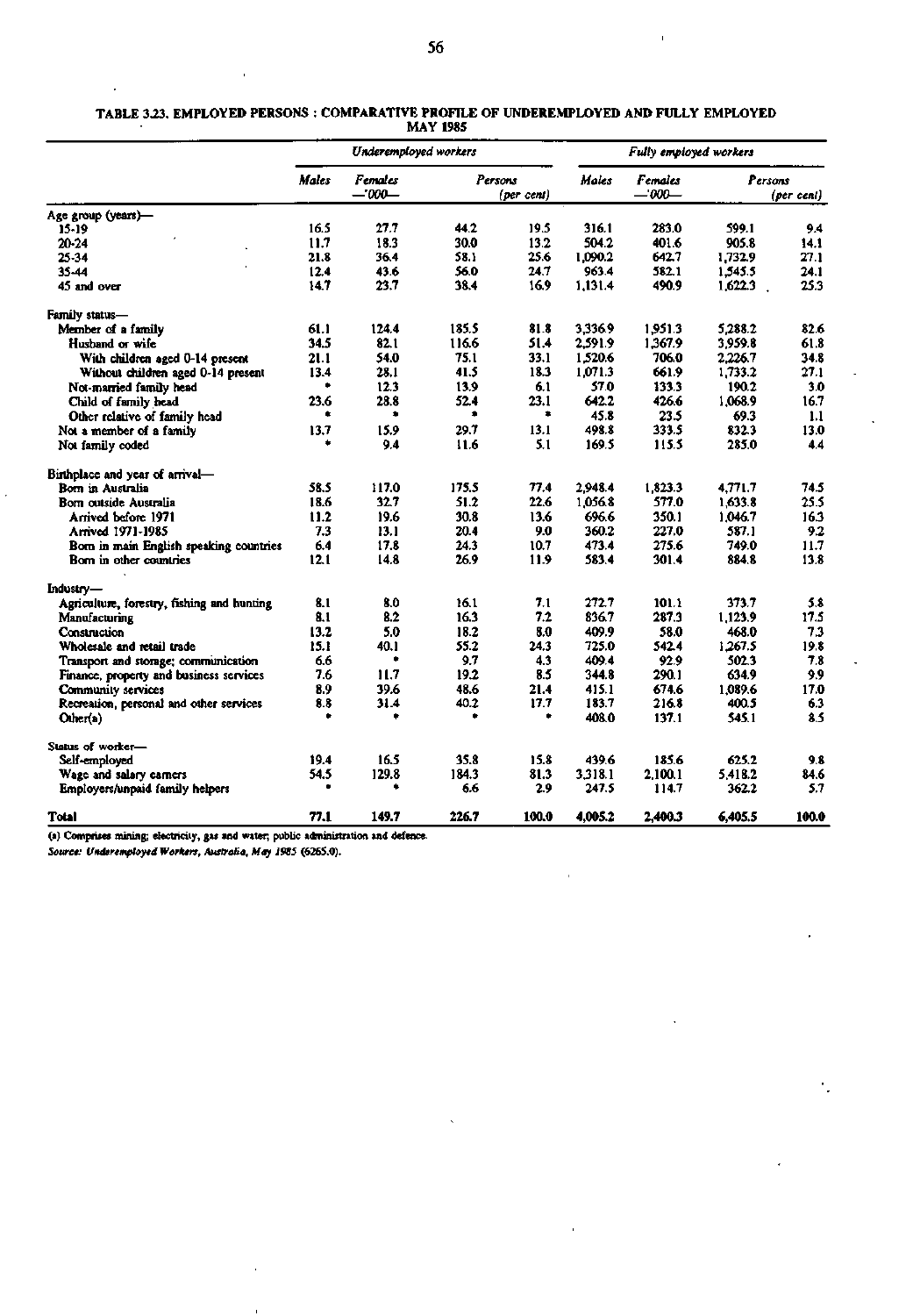### *Preferred number of extra hours* Average **Average** *preferred Less 30 or number of than 10 10-19 20-29 more Total extra hours*  —•000— (hours) Usual number of hours worked— 1-5 **}« {** 3.6 **•** 6.8 15.5 24 6-10 4.1 5.3 8.7 20.0 25 11-15 *\* 3.9 **{ \*** 8.3 **\*** 14.2 20 16-20<br>21-29 7.5 10.9 **\*** 20.2 19 21-29 **\*** 12.9 **\* \*** 14.9 14 30-34 3.6 **\* \* \*** 6.1 8 Males **\*** 9.1 9.6 8.9 31.0 22 Females 9.7 24.1 18.0 8.1 59.8 18 Age group (years)-<br>15-19 15-19 **15-19 15.4 8 15.4 7.3** 6.2 **21.6 22**<br>20-24 **15.2** 20 20-24 6.3 4.1 **\*** 15.2 20 25-34 **} 6.7 {**  $\begin{bmatrix} 10.0 & 6.7 \ 7.7 & 5.3 \end{bmatrix}$  **5.2 {**  $\begin{bmatrix} 22.9 & 18 \ 18.7 & 18 \end{bmatrix}$  $35-44$  18.7. 18 45 and over **\*** 3.9 4.1 **\*** 12.5 20 Family status-Member of a family(b) 3.4 26.1 20.8 12.9 69.3 20<br>
Husband or wife 3.8 6.7 15.5 10.9 5.1 38.3 18 Husband or wife 18.3 18 18<br>
With children aged 0-14 present 16.6 11.3 1.4.6 11.3 1.6 11.3 1.6 18 With children aged 0-14 present 4.6 11.3 7.6 **\*** 26.3 18 Without children aged 0-14 present **\*** 4.2 **\* \*** 11.9 20 Not-married family head **\* \* \* \*** 5.6 20<br>
Child of family head **\*** 7.5 7.9 6.3 24.1 22 Child of family head **\* 7.5** 7.9 6.3 24.1 22<br>
ot a member of a family **\*** 5.3 4.7 **\*** 16.1 19 Not a member of a family **\*** 5.3 4.7 **\*** 16.1 19<br>Not family coded **\* \* \*** 5.5 19 Not family coded **• \* \* \*** 5.5 19 Birthplace and year of arrival— Bom in Australia 10.3 26.4 22.1 13.7 72.5 20 Bom outside Australia **\*** 6.9 5.4 **\*** 18.4 19 Arrived before 1971 **\* \* \* \*** 8.6 18 Arrived 1971-1985 **\*** 3.8 **\* \*** 9.7 20 Bom in main English speaking countries **• \* \* \*** 9.1 18 Bom in other countries **•** 3.5 **• \*** '9.2 20 Whether would move interstate— **.**  If offered a suitable job-Would move interstate **•** 4.4 6.7 4.9 17.3 24 Would not move interstate interstate in the control of the control of the control of the control of the control of the control of the control of the control of the control of the control of the control of the control of th **Might move interstate/undecided** Whether would move intrastate-If offered a suitable job— Would move intrastate **\*** 7.2 9.8 6.6 25.2 23 Would not move intrastate Might move intrastate/undecided **\*** 4.2 **\*** 3.5 11.8 22 Whether registered with the CES— Registered **12.5 16.2 11.6 43.2 23** Not registered 10.3 20.7 11.3 5.4 47.7 17 Duration of current period of underemployment (weeks)— 1 and under 4 **\*** 5.4 4.9 **\*** 14.0 19 4 and under 13 4.4 4.4 5.9 5.1 4.3 22.6 19<br>13 and under 52 4.4 4.4 9.9 8.7 7.2 30.2 20 13 and under 52 13 and the set of the set of the set of the set of the set of the set of the set of the set of<br>
13 and over 13 and over 13 and over 13 and over 13 and over 13 and over 13 and over 13 and over 13 and over 1 52 and over **\*** 9.1 8.8 3.8 24.0 20 **Total 13.1 33.2** 27.5 **17.0** 90.8 **20**  -weeks— *Average duration of current period of underemployment Median duration of current period of underemployment 222 13 32.0 16 48.7 18 34.4 18 36.1 17*

### **TABLE 3.24. UNDEREMPLOYED PART-TIME WORKERS LOOKING FOR WORK WITH MORE HOURS(a)** AND **AVAILABLE TO START WORK WITHIN FOUR WEEKS : SUMMARY OF CHARACTERISTICS MAY 1985**

(a) At some time during the four weeks up to the end of survey week, (b) Includes other relative of family head. *Source: Underemployed Workers, Australia, May 1985* **(626S.0).**